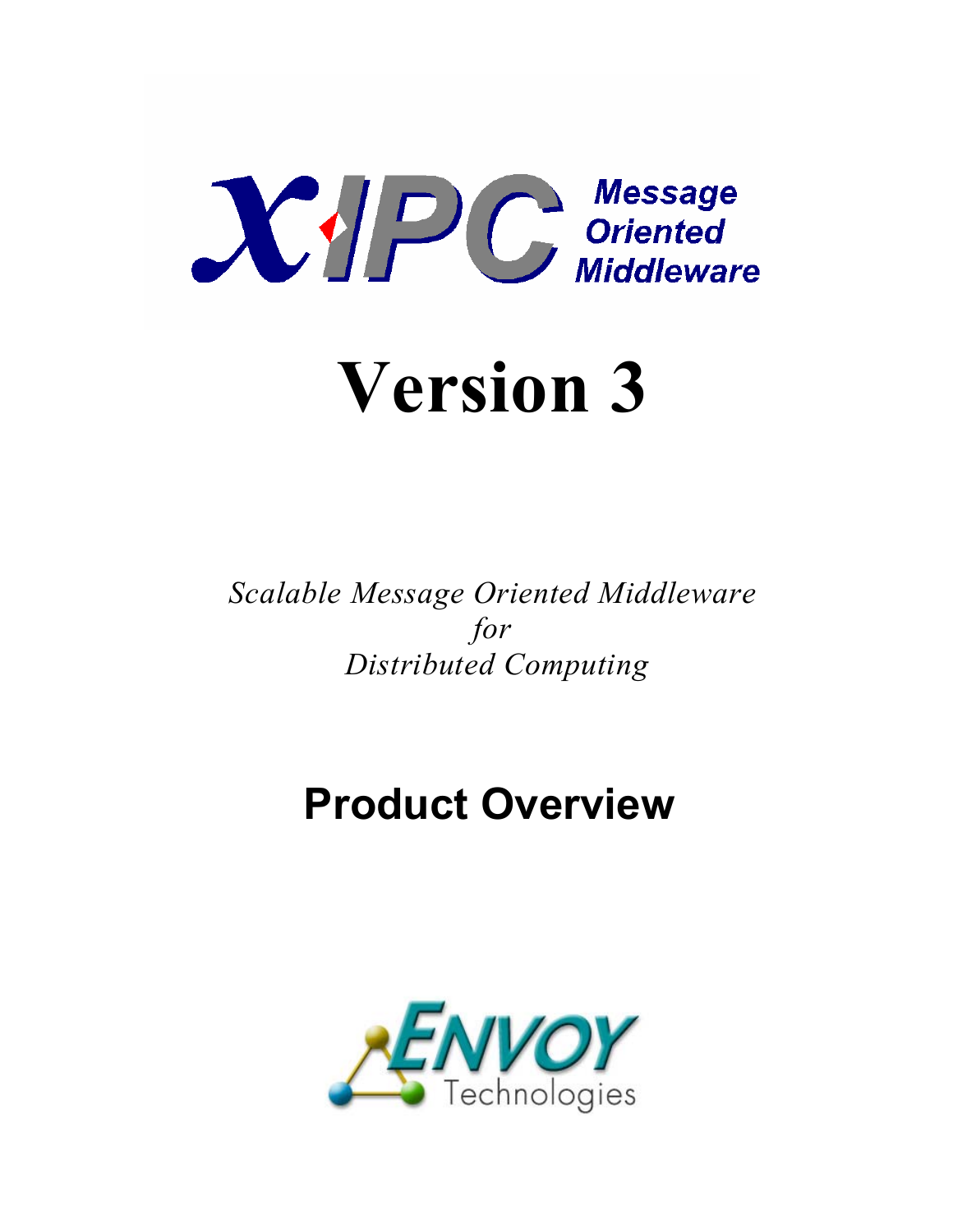# *XIPC*

# *Product Overview*

*XIPC is an advanced software toolset for the development of multitasking and distributed applications. XIPC provides fault-tolerant management of guaranteed delivery and real-time message queuing, synchronization semaphores and shared memory, all of which are network-transparent.* 

*With XIPC, you can:* 

*Speed your processing–and your business processes–with rapid and guaranteed message delivery and data synchronization services that support critical real-time and mission-critical applications, including telecommunications routing, high-speed message switching, manufacturing process control, transportation systems control, robotics and more.* 

*Simplify the development, testing, delivery and maintenance of electronic commerce, management and financial applications with a single platform-independent API as well as real-time monitoring and debugging tools that shorten the developer and user learning curves and accelerate delivery of multitasking and distributed applications by as much as 50%.* 

*Interoperate and insure portability over the widest range of operating system environments, protocols and languages in the distributed processing arena.* 

*Scale your environment–from stand-alone through networking paradigms–without changing code, as your applications and business activities evolve in size and complexity.* 

*Rely on your network application communications with guaranteed store and forward messaging, sophisticated exception handling and system fault-tolerance.* 

*XIPC is the network-transparent middleware of choice, providing the most comprehensive, scalable, easy to use, rapid and reliable set of services available.* 

> Envoy Technologies Inc. 555 Route 1 South, Fourth Floor, Iselin, NJ 08830 Tel. (732) 636-4700, Fax. (732) 636-4884

*<sup>X</sup>IPC* is a trademark of Envoy Technologies Inc. All other trademarks are properties of their respective owners.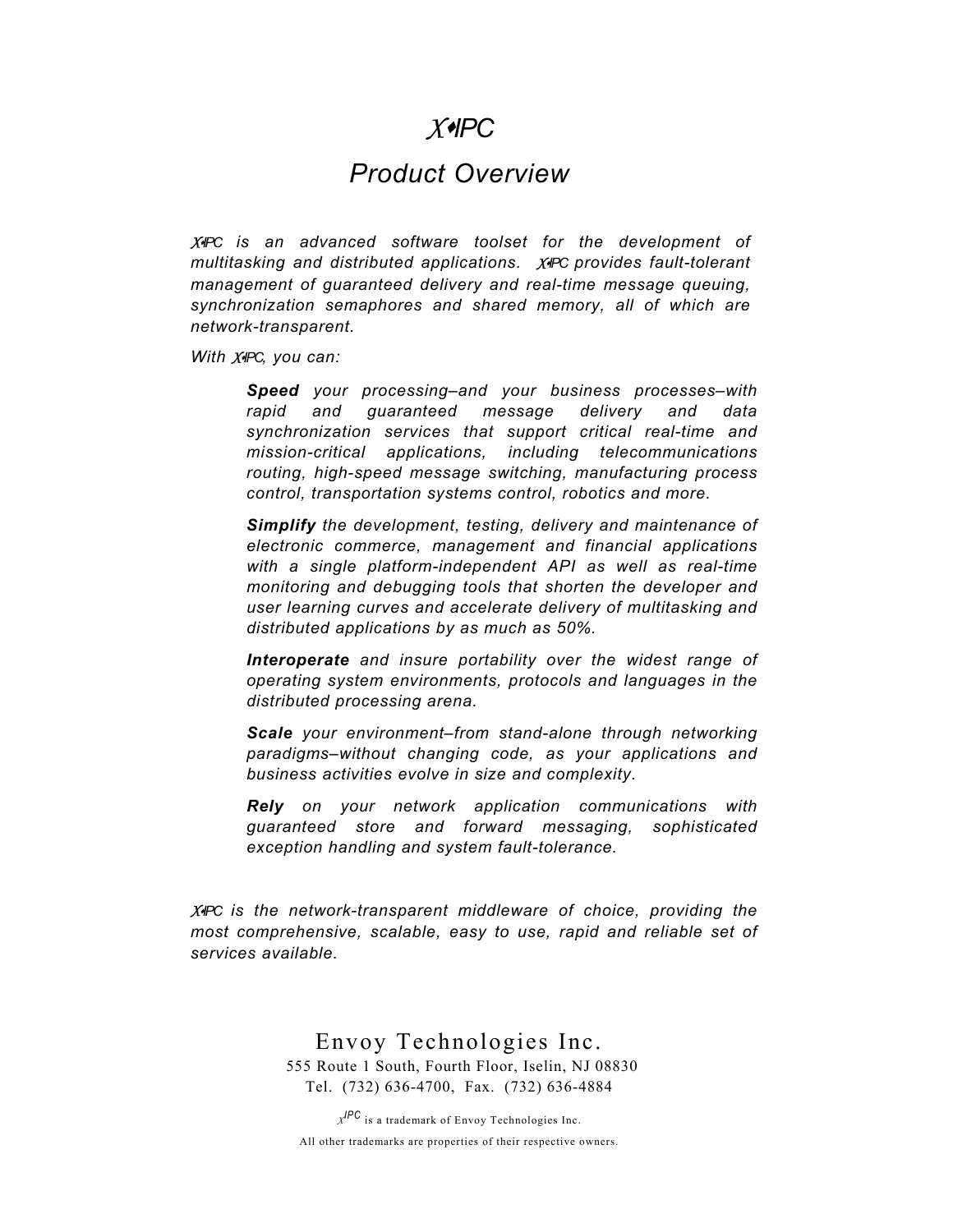#### **Introduction**

The vast majority of computer applications under development today comprise multiple processes (or threads) of execution operating in concert with one another to perform the application's objectives. These are referred to as multitasking (or multithreaded) applications when all the processes/threads reside on a single platform, or as distributed applications when some of the processes/threads are separated by a network. The communication among these multiple processes is called Interprocess Communication (IPC).

IPC is at the heart of client/server, peer-to-peer, multi-tier and other forms of distributed applications. In fact, IPC is required for almost any application employing two or more cooperating processes. It is not surprising, then, that the selection of an IPC mechanism can greatly influence the measure of success in the development, deployment and execution performance of such applications.

The major operating systems provide IPC facilities that support process-<br>to-process communication on a single platform. Although these them network transparent. to-process communication on a single platform. facilities may provide a relatively complete set of services (message queuing, semaphores and memory sharing), they are confined by the walls of the platform. Far more limited facilities are available for supporting process-to-process communication over a network. Developers must choose between these two facilities for supporting their application's IPC functionality, based on process location.

*XIPC*, by contrast, applies the standard programming model for multitasking IPC (message queues, semaphores, shared memory), expands it to include guaranteed message delivery and makes this enhanced model completely operating system and network transparent.

To the *XIPC* programmer, the network appears as a single multitasking operating system. With the addition of high-level functionality and extensive monitoring and debugging aids, *XIPC* facilitates the rapid development and deployment of sophisticated multitasking, networktransparent and enterprise-scalable distributed computer applications.

*Interprocess communication (IPC) is at the heart of all multitasking client/server, peer-to-peer, multi-tier and other forms of distributed applications.* 

*XIPC takes the standard IPC techniques, extends their functionality dramatically and makes* 

*XIPC's use of the standard IPC techniques, shortens the learning curve and speeds development.*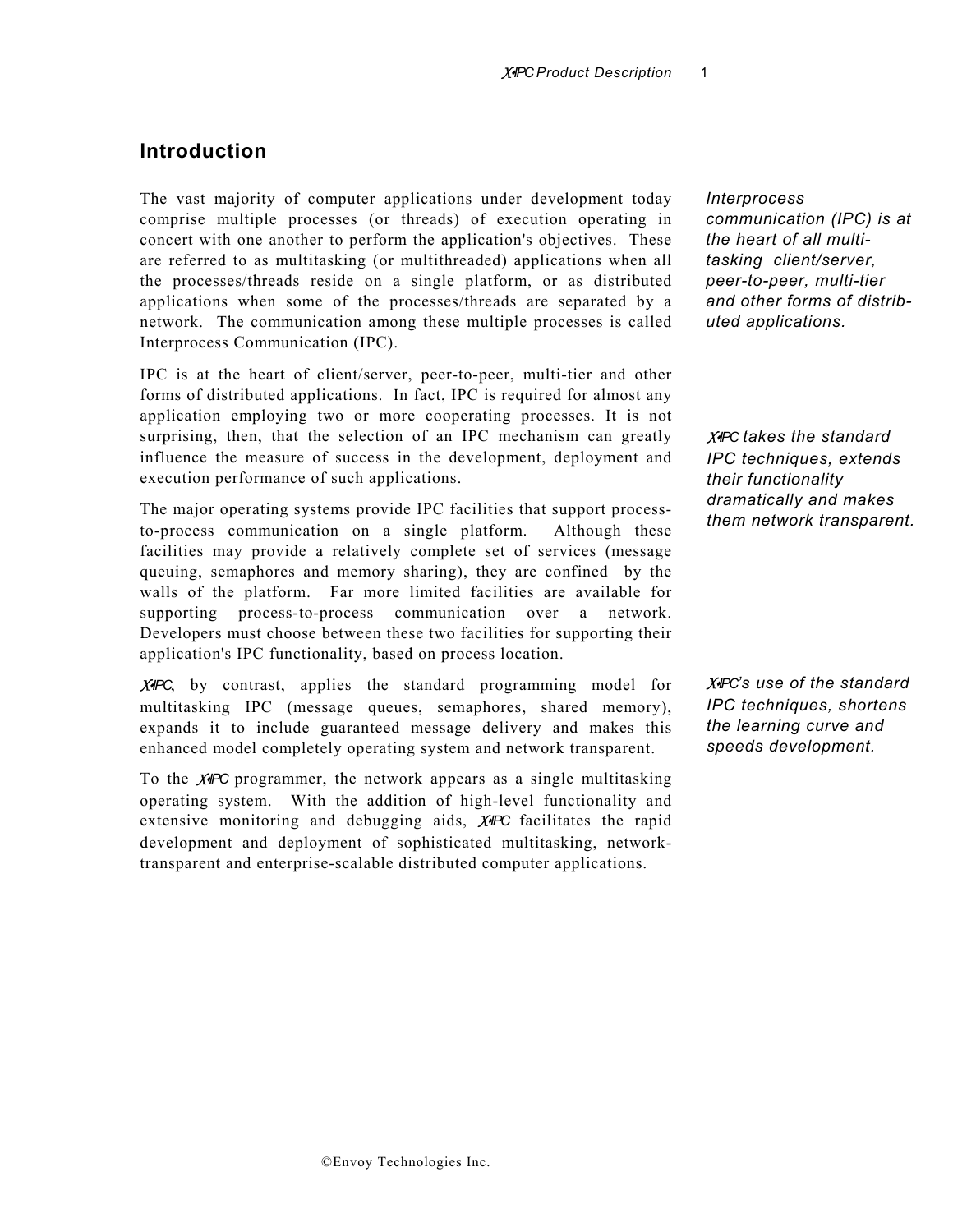# **What is** *XIPC* **?**

*XIPC makes the network appear like a single multitasking environment.* 

*XIPC insulates an application from its underlying environment.* 

*create distributed applications without the need for any network level programming." DATA COMMUNICATIONS*

*XIPC* is a middleware tool that treats IPC programming as a single problem, regardless of the location of the involved processes and regardless of the variety of operating systems, network protocols and hardware platforms being used. *XIPC* essentially permits the developer to conceptualize the programming environment as a virtual multitasking environment where processes communicate and interact with each other using a *single* high-level programming model, independent of the physical location of the processes.

*XIPC*'s unique IPC approach effectively disengages the programming logic of an application from the issues of application topology and process deployment. The programming logic governing the interaction between processes within an application is unrelated to the positioning of the processes and is unaffected by their occasional repositioning.

*XIPC* lies between an application and its underlying environment, *N*PC makes it possible to *moviding a rich Application Program Interface (API) that:* 

- Performs all inter-process communication operations
- Is independent of the underlying operating system, network protocol and hardware platform
- Is easy to learn and use
- Insulates the applications built with **X***IPC* from changes to the underlying deployment environment.





*XIPC middleware*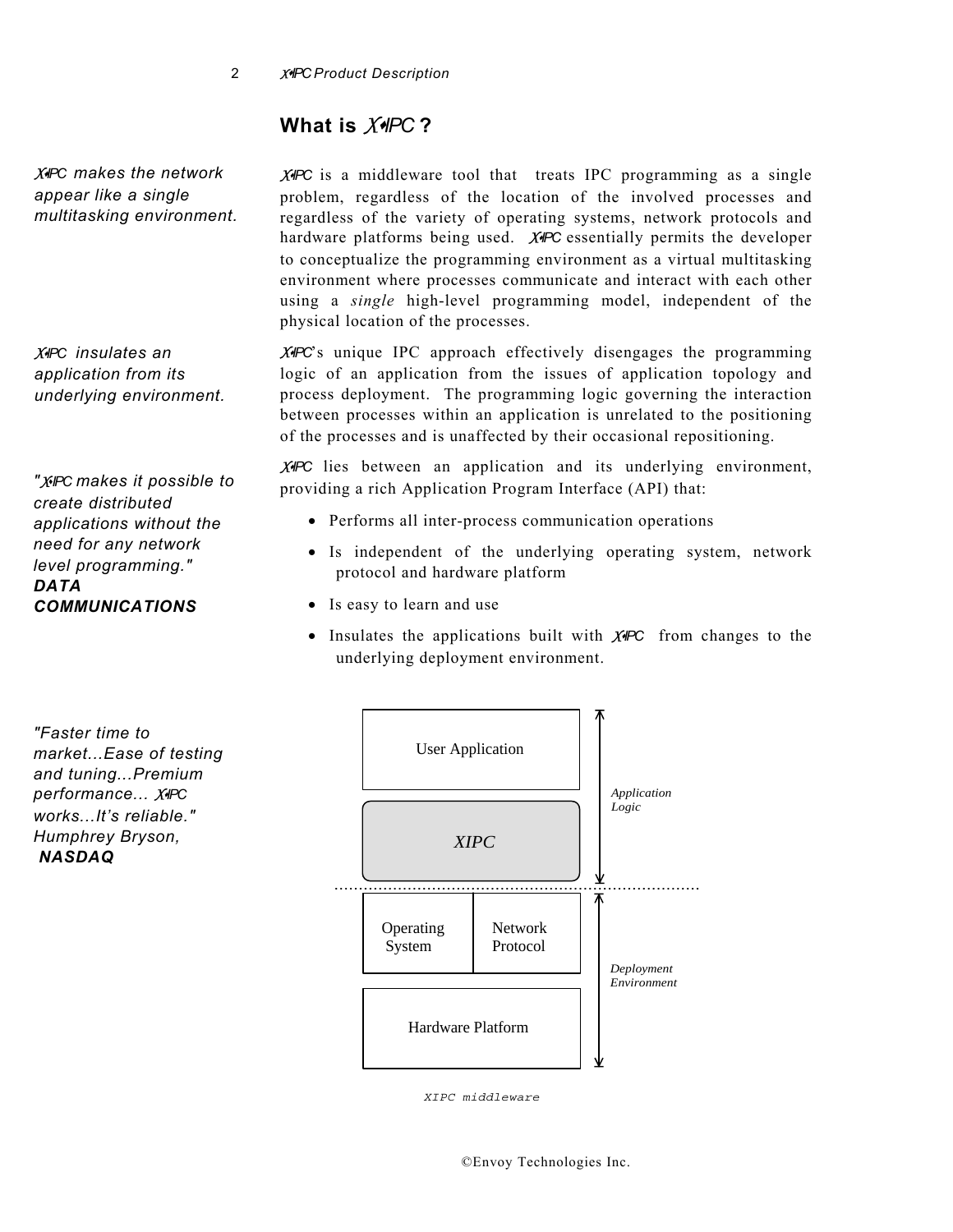The *XIPC* programming model has a number of important advantages:

- *Productivity:* With its familiar multitasking model, *XIPC* eliminates the need for network programming skills. As a result, the cost of developing and maintaining distributed applications is significantly reduced.
- *Connectivity*: *XIPC*'s programming model allows processes of a distributed application to appear local to one another – client to server, peer to peer. The processes interact as if there were no network.



*XIPC provides network-transparent connectivity* 

- *Interoperability:* The *XIPC* programming model is preserved even when processes are spread over a network of heterogeneous computer platforms. Application logic is independent of application environment mix.
- *Portability:* With its portable API, provides for immediate *networks*. source code portability between dissimilar platforms. The IPC portion of an application need only be written once.
- *Scalability:* Applications written using *XIPC* are inherently scalable. Applications involving thousands of users and network nodes may be built and quickly deployed. Subsequent adding and deleting of nodes can occur "on the fly" – without disrupting or modifying any aspect of the running application.
- *Reliability*: *XIPC*'s sophisticated exception handling, faulttolerant recovery mechanisms and real-time monitoring tools provide the means for building distributed applications that are robust and reliable.

*"XIPC cut development time by two-thirds, because it was easy to program." Pat O'Leary, American Airlines, as reported in BYTE Magazine* 

*XIPC allows you to connect multiple clients to multiple servers over complex heterogeneous* 

*Applications built with XIPC can be scaled to thousands of machines without changing source code.*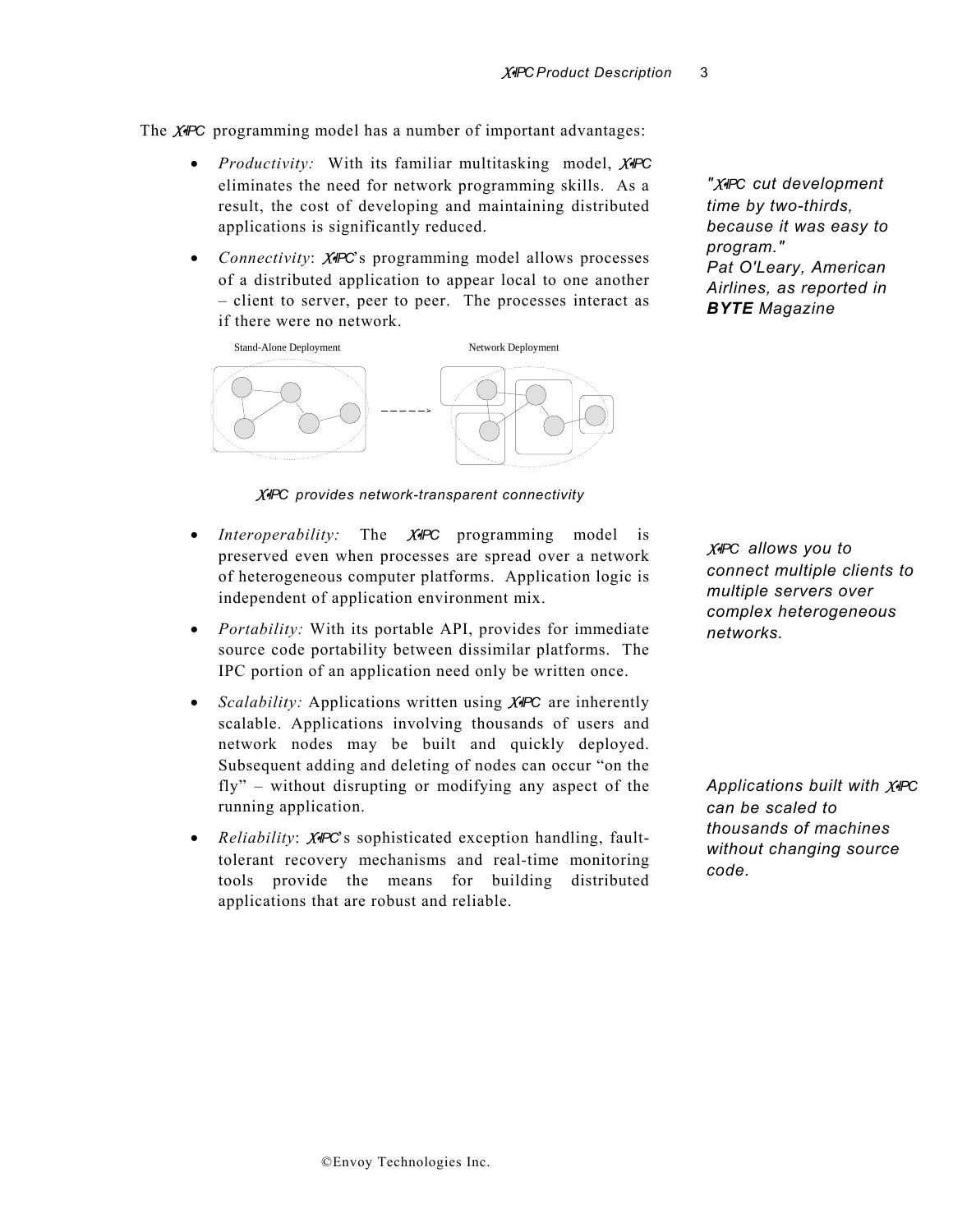# **Who Can Benefit from Using** *XIPC* **?**

*"Properly applied, XIPC has the potential to reduce the time, cost and technical risk of developing complex applications." The Gartner Group*

The Gartner Group has noted, *"Leading edge IS departments and ISVs with the need to develop sophisticated cooperative applications should consider XIPC for their program to program functions. Properly applied, XIPC has the potential to reduce the time, cost and technical risk of developing complex applications."*

*XIPC* can be employed for constructing elegant solutions to a wide range of distributed computing applications.

Examples of applications that are well-suited for *XIPC* include:

- High performance and guaranteed delivery messaging systems
- Asynchronous store-and-forward message-based applications
- Message replication and multi-casting
- Multi-tier client/server applications
- Process control or real-time applications
- Unit-of-work messaging semantics

### *HIGH PERFORMANCE AND GUARANTEED DELIVERY MESSAGING APPLICATIONS*

*XIPC*'s high performance message queuing mechanisms provide the means for implementing real-time messaging and transaction routing capabilities within stand-alone or distributed applications. *XIPC*'s network-transparent programming model allows such functionality to operate uniformly, regardless of the location of participating processes – local to one another or distributed over a network. This flexibility is of particular importance when deployment scenarios for the application are either unknown at the time of the application's development or are intended to vary.

For applications in need of particularly high-throughput messaging, *XIPC* provides a "burst-mode" capability that transfers messages at extremely high rates by employing protocol optimizing read-ahead mechanisms.

*XIPC* additionally provides guaranteed message delivery between all types of user applications, regardless of operating system or platform volatility, making it the product of choice for handling fail-safe messaging applications. These messaging capabilities are complemented by features that support advanced flow-control functionality, including:

*XIPC provides guaranteed message delivery between all types of user applications, regardless of operating system or platform volatility, making it the product of choice for handling fail-safe messaging applications.*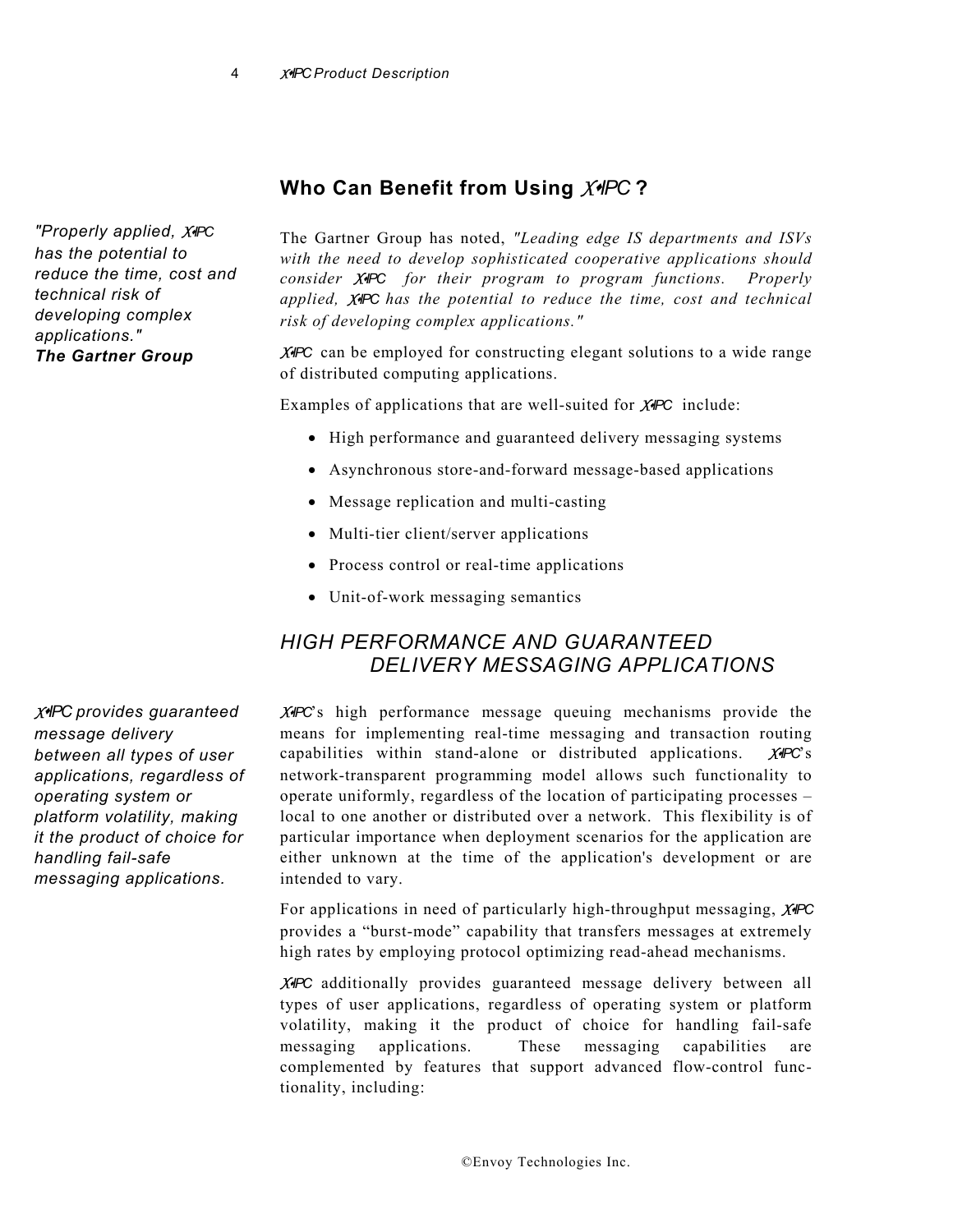- *Tailored message tracking: XIPC* lets you determine how far along the data path a message is tracked between originating and destination applications.
- *Process Synchronization:* In conjunction with the message tracking, *XIPC* provides the means for programs to synchronize their processing with the forward progress of in-flight messages.
- *Flexible message queue configuration: XIPC*'s message queues are individually sized, can support extremely large capacity requirements and can be read by multiple server programs for load balancing.
- *Traffic management*: *XIPC* messaging applications can be structured to react automatically to surges of message traffic by widening the message bandwidth (more queues) or by accelerating message throughput (more processing programs).

### *ASYNCHRONOUS, STORE AND FORWARD MESSAGING APPLICATIONS*

*XIPC*'s asynchronous messaging functionality provides the means for building distributed applications that support "occasionally connected" user nodes. This is often a requirement within applications having travelling salesmen, or similar laptop-toting users. Insurance applications are a common example of applications with this need.

A related category of applications – *workflow applications* – can also benefit from the "fire and forget" asynchronous, guaranteed messaging within *XIPC.*

*XIPC "burst" mode messaging is ideal for implementing highvolume, high-throughput messaging applications.* 

*XIPC's asynchronous messaging functionality provides the means for building distributed applications that support "occasionally connected" user nodes.*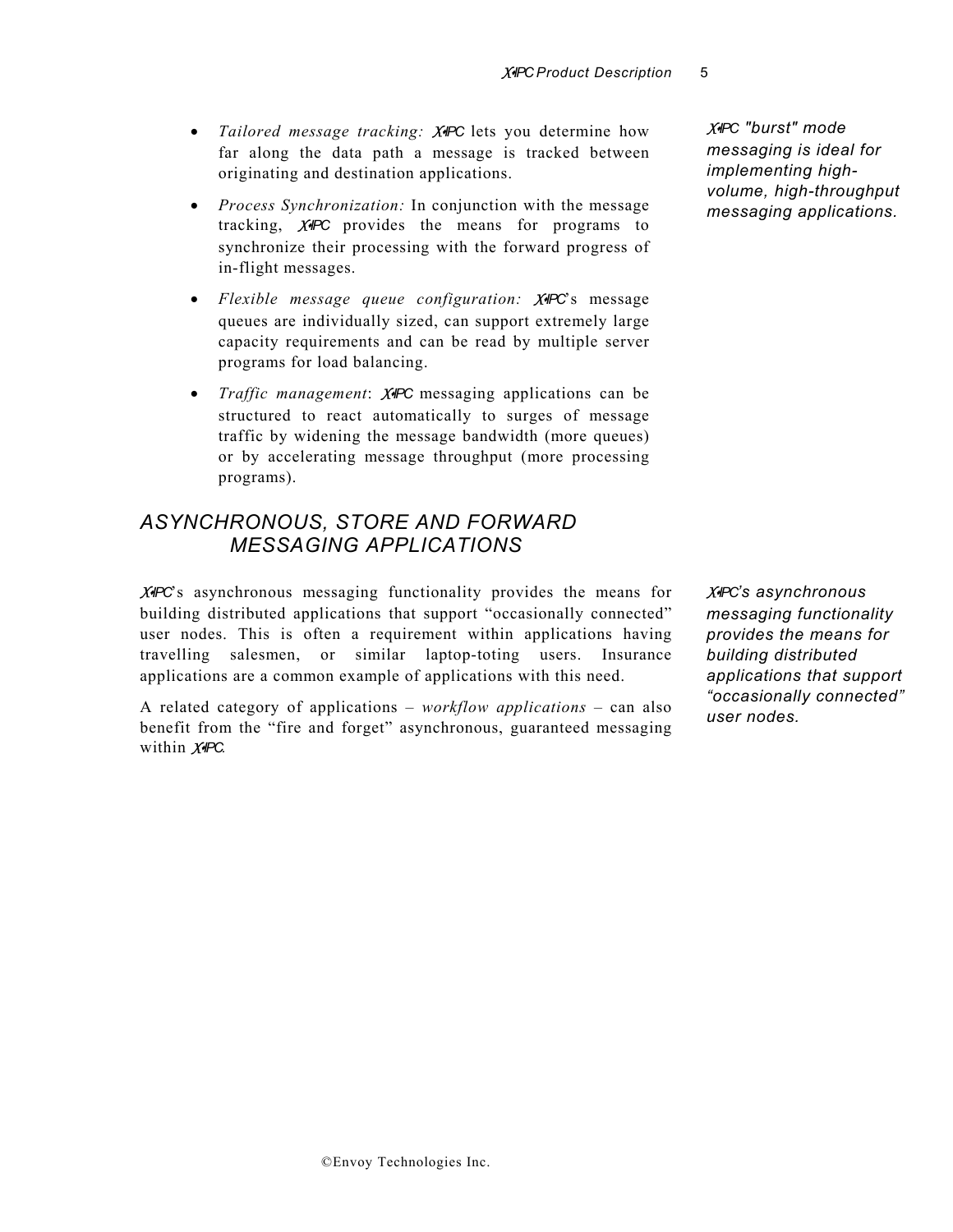#### *MULTI-TIER CLIENT/SERVER APPLICATIONS*

The *XIPC* programming model is well suited for implementing applications that are logically and/or physically layered as multiple tiers. Each tier supports an autonomous level of functionality within the application and the tiers interact dynamically with each other. These applications generally exhibit the following architectural appearance:



*Dynamic multi-tier client-server interaction* 

Such architecture is often associated with legacy applications that are being downsized into client/server distributed environments. Component processes in such architecture must be able to communicate, synchronize and share data with each other in a generally asynchronous manner. *XIPC*'s rich set of asynchronous capabilities simplifies the logical expression and coding implementation of such requirements.

# *PROCESS CONTROL AND REAL-TIME APPLICATIONS*

*XIPC's wide range of IPC mechanisms and its high performance make it ideal for building real-time applications.* 

*XIPC is well suited for implementing client/server applications involving heterogeneous systems and/or multiple tiers.* 

> *XIPC*'s wide range of IPC mechanisms (reliable and high-speed message queuing, semaphores and shared memory) and operation modes (synchronous and asynchronous) position it as an ideal tool for building complex process-control and real-time applications. This is especially true where the interaction between processes is not easily expressed using a simple message-passing paradigm.

> Component processes within such applications generally require a more finely granular set of IPC tools for supporting the process-to-process (or thread-to-thread) synchronization requirements of the application. *XIPC*'s extensive IPC capabilities are ideal for building such systems.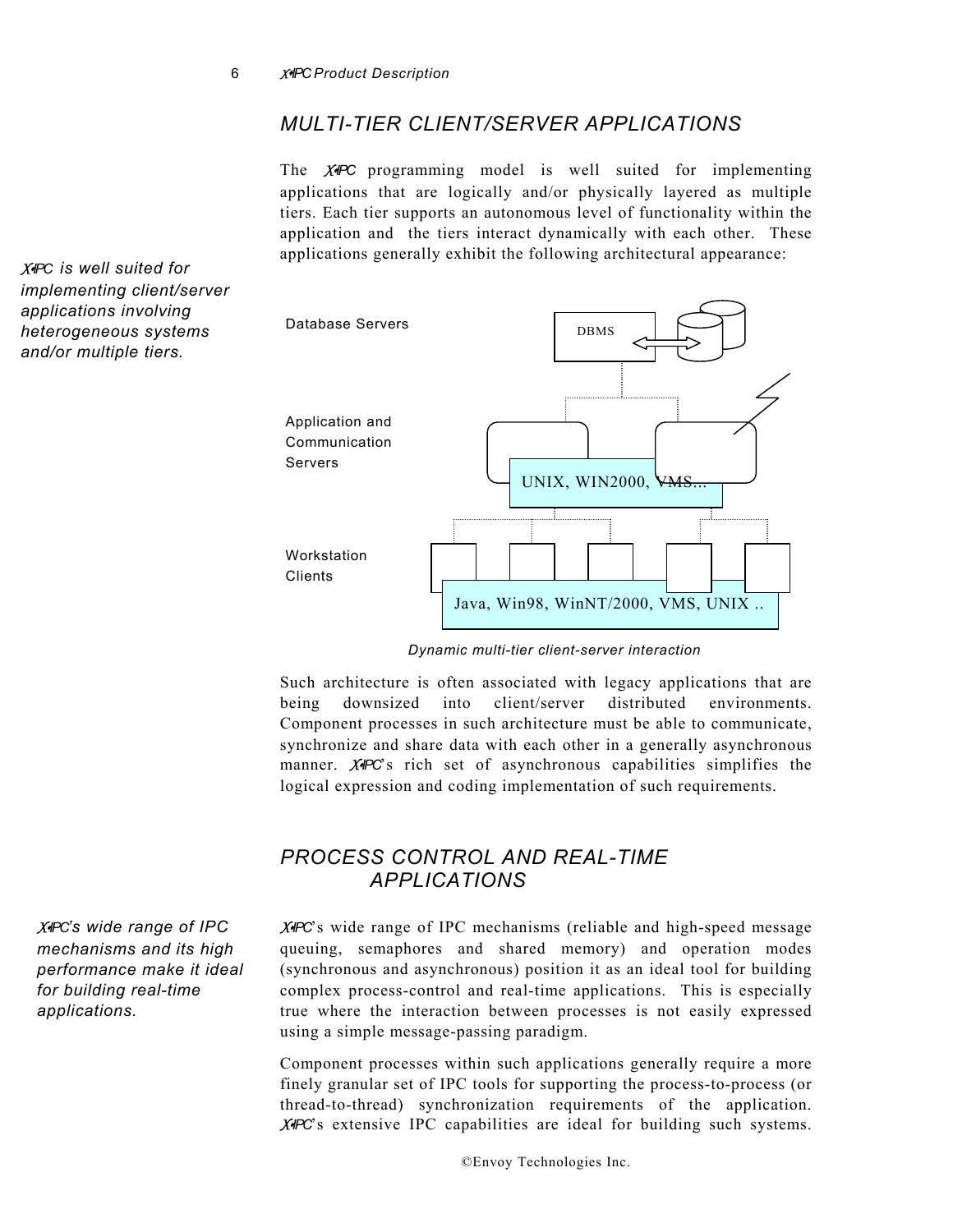Such implementations have the added feature of being portable among different deployment environments.

*XIPC*'s easy integration with native operating system event mechanisms additionally allows for the integration of *XIPC* operations together with system-level events. It is thus possible to have a process wait simultaneously for operating system *and XIPC* activity, using the standard set of operating system event primitives.

An example of such an application would be one in which processes must interoperate with voice recognition equipment while simultaneously communicating with other application processes. It is possible to uniformly multiplex the voice and *XIPC* data streams using the native operating system facilities.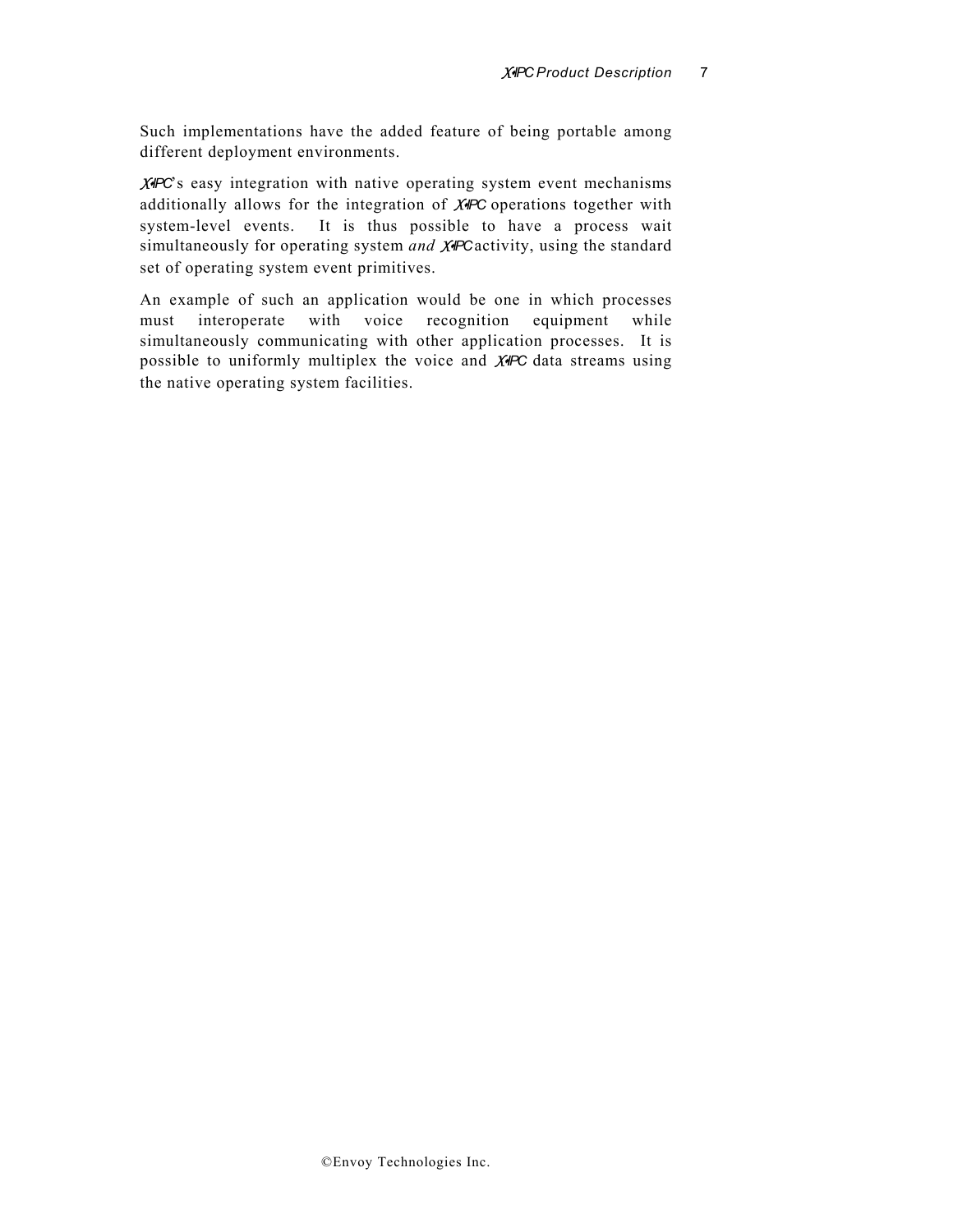# *XIPC* **Capabilities**

# *SYNCHRONOUS FUNCTIONALITY*

*XIPC's asynchronous functionality allows you to leverage the inherent parallelism of the network environment.* 

In the flurry of IPC activity occurring within an application, certain operations will potentially block due to the state of the IPC objects involved. For example, a process may issue a request to receive a particular message that has not yet been sent; or a process attempts to write to an area of shared memory that is currently locked by another process; or a process may block while waiting for a group of events to occur.

*XIPC* supports three forms of behavior for reacting to these situations synchronously:

- *No Wait:* The operation returns an error code indicating that the desired operation could not be completed at the current time. No blocking occurs.
- *Wait:* The operation blocks the calling process until the operation is able to complete.
- *Time Out:* The operation blocks the calling process for a user-specified period of time, while waiting for the operation to complete.

# *ASYNCHRONOUS FUNCTIONALITY*

An alternative approach for such situations is to have the operation complete asynchronously, in the background, without blocking the mainline logic of the calling process. The benefits of such an approach are many, the most significant being that such a mechanism allows an application's distributed processes to execute *concurrently*.

With *XIPC*, it is natural to initiate concurrent operations involving multiple network platforms and to have them run to completion in parallel*.* This has the direct and positive effect of leveraging the inherent parallelism of a network environment.

Causing an *XIPC* operation to run asynchronously is straightforward. The operation is initiated with an *XIPC* asynchronous option. The three supported asynchronous options are:

- *Callback: XIPC* notifies the process of the operation's completion by executing a user-specified function. *XIPC is additionally thread-*
	- *Post: XIPC* notifies the process of the operation's completion by setting a user-specified *XIPC* event semaphore.
	- *Ignore: XIPC* completes the asynchronous operation silently.

©Envoy Technologies Inc.

*XIPC eliminates the need for threads in achieving asynchronous operation.* 

*safe and can be used for developing highly scalable asynchronous applications using multiple threads.*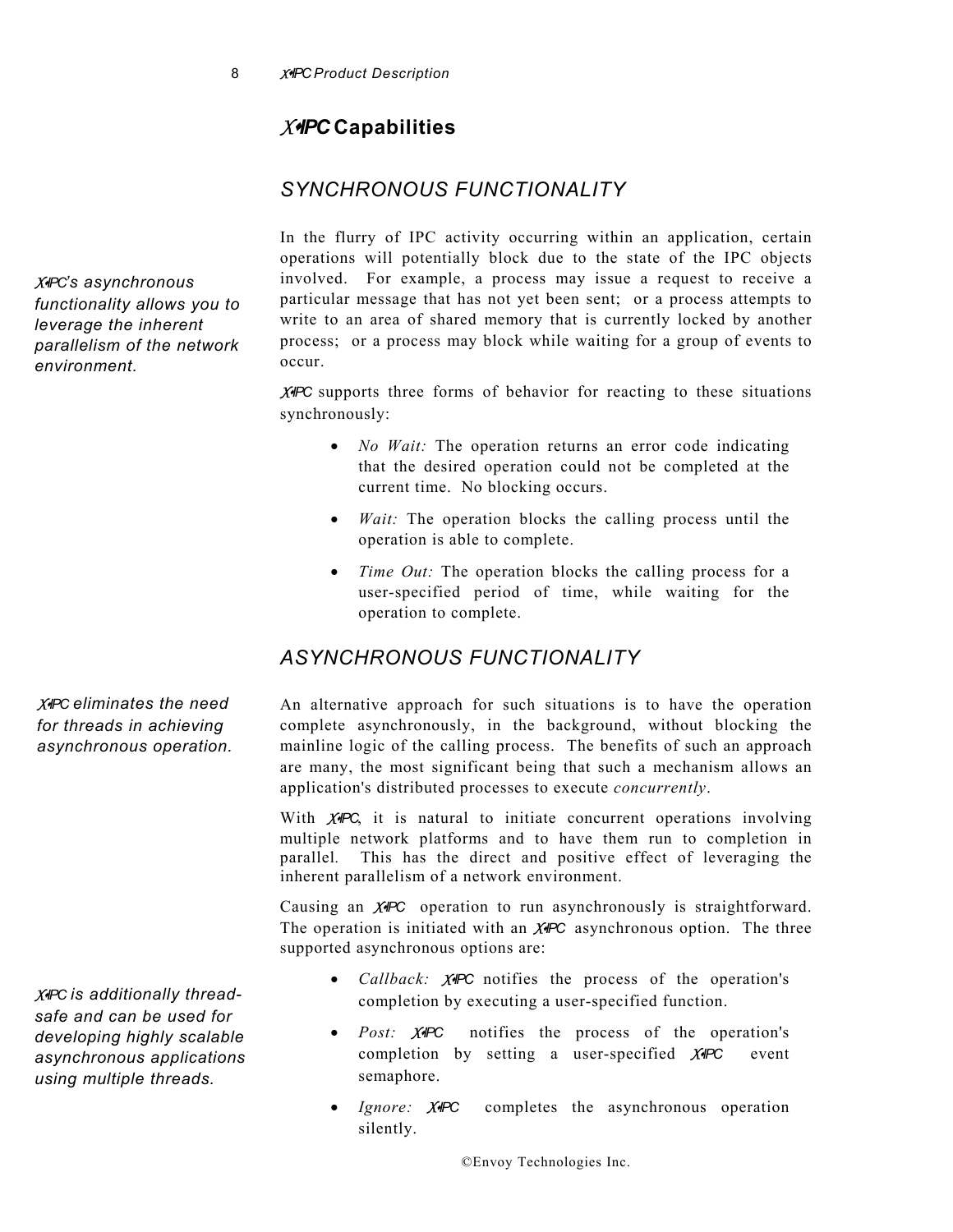*XIPC* is additionally thread-safe and can be used for developing highly scalable asynchronous applications using multiple threads.

#### *EVENT-DRIVEN GUI PROGRAMMING*

*XIPC* 's asynchronous capabilities are powerful tools for incorporating event-driven functionality within distributed applications. This is particularly important when part of the application must interface with an event-driven Graphical User Interface (GUI) such as MS-Windows or X-Windows. *XIPC* logic for managing an application's process-toprocess communication can be naturally integrated within the eventdriven programming environments of such GUIs.

#### *GUARANTEED DELIVERY MESSAGE QUEUING*

*XIPC* 's guaranteed delivery message queuing provides guaranteed storeand-forward message delivery between all types of user applications, regardless of operating system or platform volatility. "Islands" of client/server computing can be easily linked across the enterprise and include remote and mobile users.

In providing guaranteed message delivery, *XIPC* provides a sophisticated and powerful replacement for batch file transfers between applications or systems. *XIPC* eliminates one of the most pervasive problems with batch file transfer: lack of timeliness resulting from network or system outages. With *XIPC*, business application messages are communicated among user applications immediately, as the information is created, eliminating otherwise inherent delays in processing. Examples of such applications include orders, shipping requests, loan applications, insurance claims, etc.

In addition, *XIPC*'s guaranteed message delivery eliminates the most complex network programming tasks – the need to build recovery logic into each individual application to recover from network and system failures. This network-transparent service is built into *XIPC*, resulting in much shorter development time and much more reliable and robust applications.

*XIPC 's guaranteed message delivery eliminates the most complex network programming tasks the need to build recovery logic into each individual application to recover from network and system failures. This service is handled by XIPC automatically.*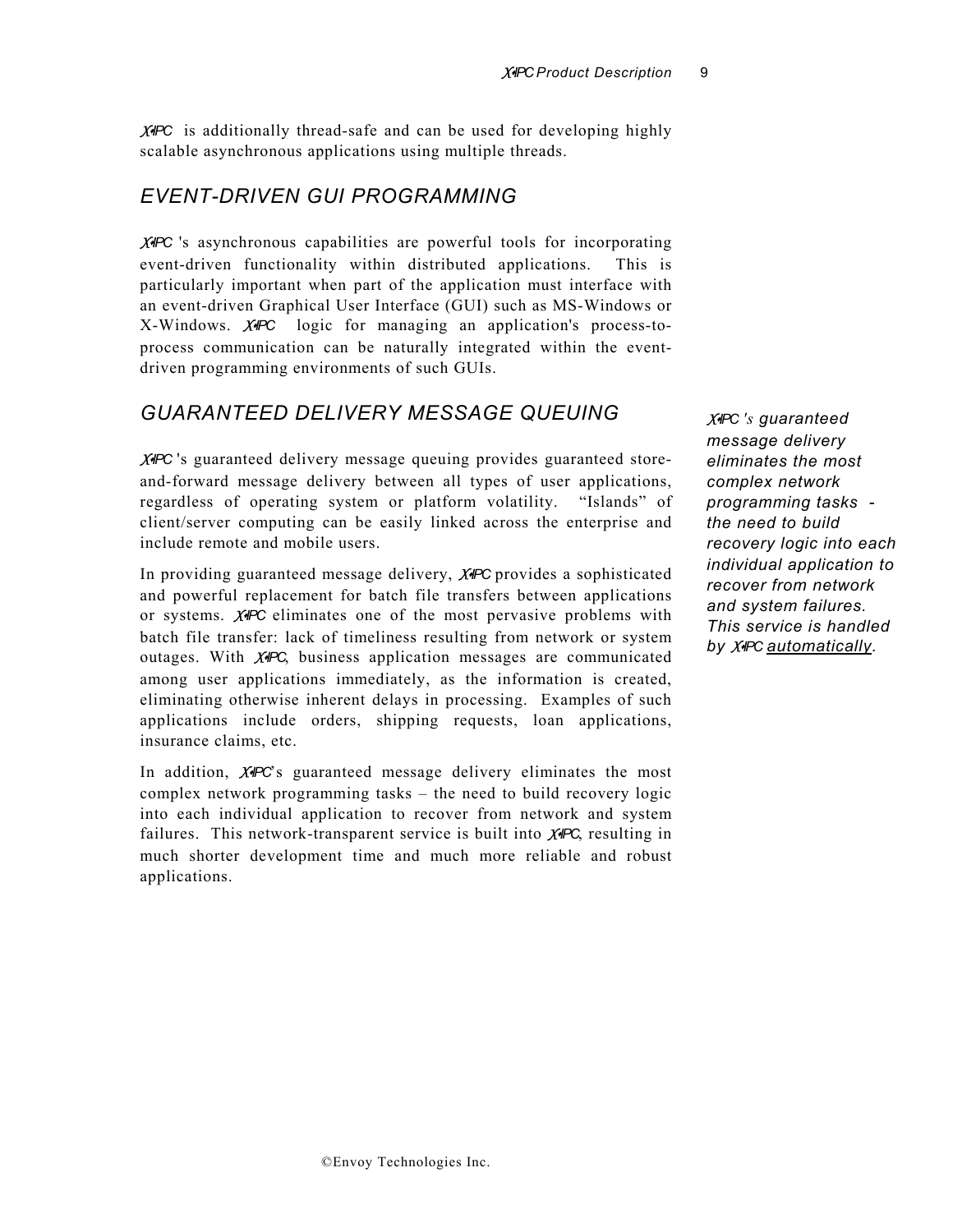#### *The Reliable Messaging Programming Model*

The *XIPC* reliable messaging model is manifest within the MomSys subsystem of *XIPC* . It comprises an API, a Subsystem Manager, a Message Repository Manager and a scalable Communication Manager working as a unit, and communicating with the MomSys subsystems of the other remote instance. The basic MomSys architecture is depicted below.



*The MomSys Programming Model* 

Copies of sent messages are stored locally until they are known to have been successfully delivered.

#### *Message Tracking and Synchronization*

The connection between communicating applications can be considered a "data path" that messages follow to their destination. *XIPC* enables an application to track each sent message to a specified point along the data path. This is defined as the Message Tracking Level. Three tracking levels can be designated:

- Messages may be tracked until they are stored within the local node's message repository.
- Messages may be tracked until they are stored within the remote node's message repository.

*Sophisticated message tracking supports automatic message acknowledgments as well as message response synchronization.*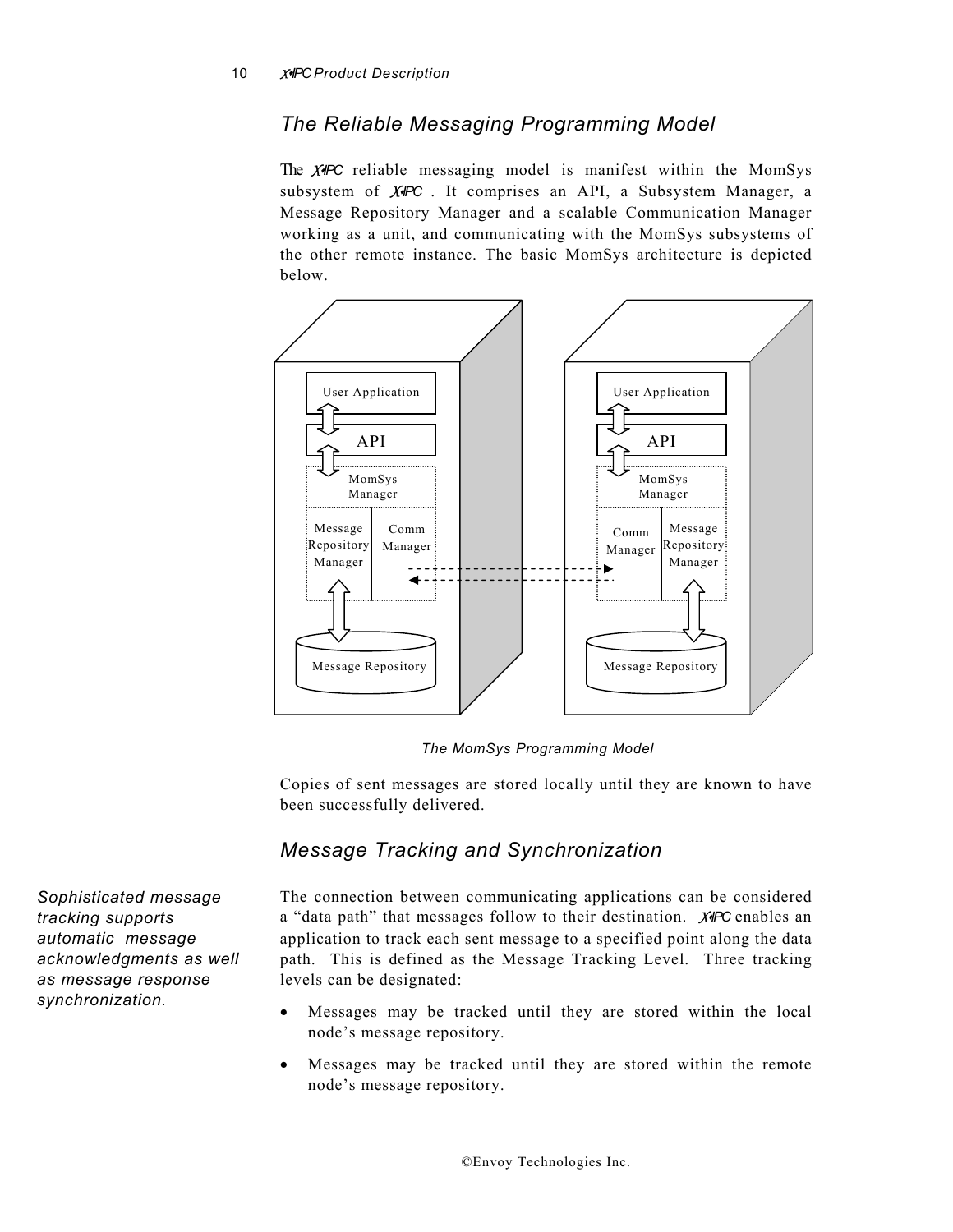• Messages may be tracked until they are successfully received by a program on the remote node.

*XIPC* maintains the current status of in-flight messages as they travel along their data path; this information is available to the messageoriginating application––synchronously (i.e., by waiting for the message to reach a certain level) or asynchronously (i.e., by posting a callback function or program that should execute when the message reaches a certain level).

### *Message Expiration and Journalling*

*XIPC* allows a message expiration time be specified for each sent message. In this way, in-flight application messages that are not successfully delivered by a certain time (typically due to network or system outages) can be identified by *XIPC* as having expired. Expired messages can then be automatically removed from the message flow.

Journalling of expired messages is managed automatically by *XIPC* for auditing purposes.

### *"Unit of Work" Messaging Semantics*

*XIPC* MomSys supports message-based unit-of-work semantics. It is possible to bracket a sequence of messaging operations (i.e., send, receive) as occurring within a single unit-of-work. The bracketed operations may subsequently be committed, as an atomic operation, when the application deems it appropriate or they may be rolled back as having never occurred.

#### *Message Priorities*

*XIPC* supports a full range of message priorities to be specified by the sender program for controlling the movement of a message (relative to other in-flight messages) as it travels to its destination queue, and for controlling its positioning relative to other messages within the destination queue. These priorities need not be the same.

# *Fault-Tolerant, Enterprise Scalable Queue Catalog*

*XIPC* provides a high-level queue naming and discovery mechanism that is fault-tolerant and is highly scalable. A queue may be positioned anywhere on a network, and then subsequently discovered symbolically by other programs wishing to send messages to the queue.

*An in-flight message that is not successfully delivered to its target by a user-specified time can be automatically expired, and journalled by XIPC.* 

*It is possible to bracket a sequence of XIPC messaging operations (i.e., send, receive)as occurring within a single, atomic unit-of-work.*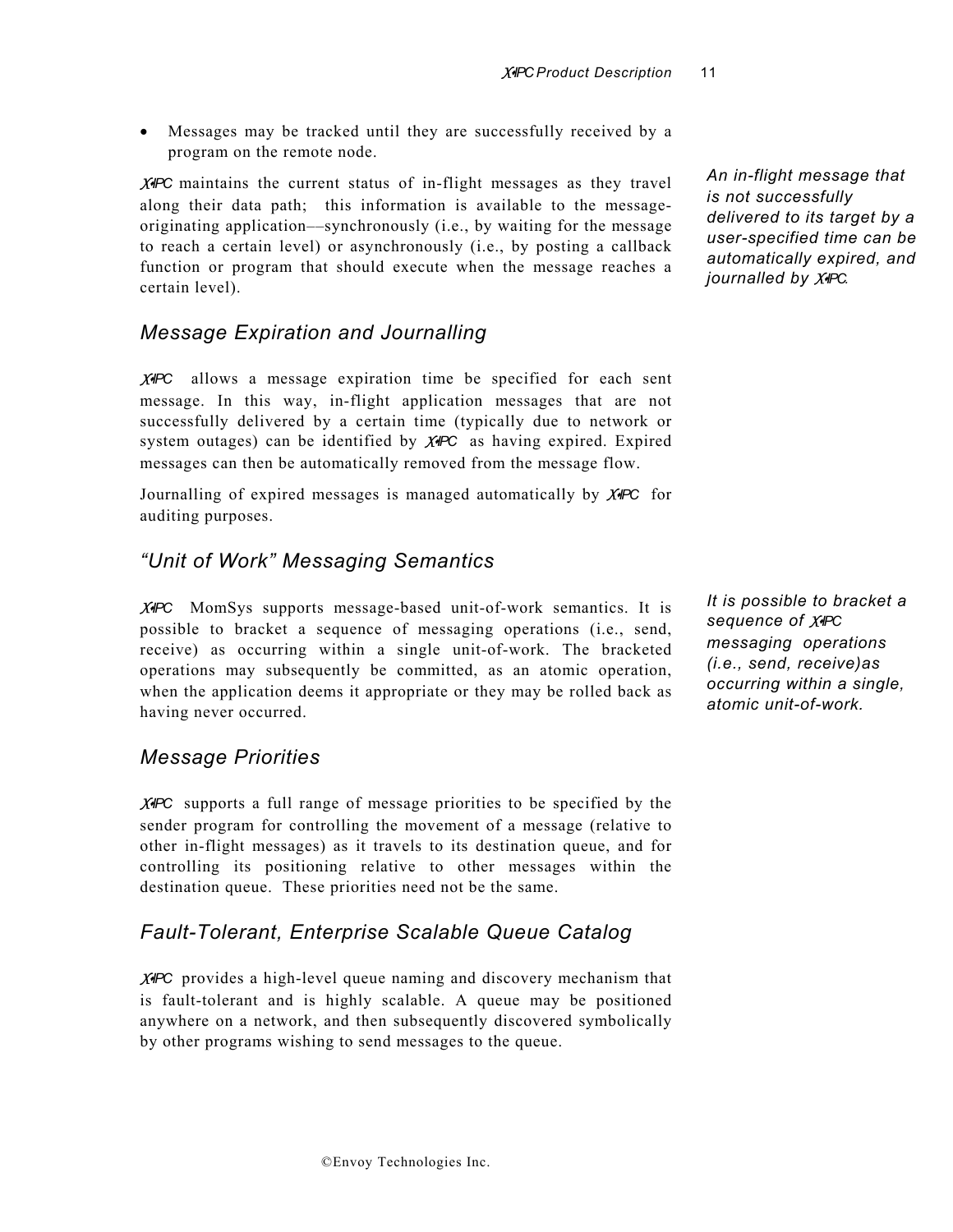#### 12 *XIPC Product Description*

*XIPC queues, once defined, can be repositioned "on the fly" to another node, without having to stop the application, causing inflight messages to be dynamically routed to the new location.* 

Furthermore, queues, once defined, can be repositioned "on the fly" to another node - without having to stop the application – causing in-flight messages to be dynamically routed to the new queue location.

Publish and subscribe groups and filters may also be registered and discovered via the *XIPC* catalog.

The *XIPC* Catalog is implemented using a fault-tolerant architecture, and may be replicated on multiple servers across the enterprise for enhancing the "locality" of catalog inquiries.

#### *Dynamic Queue Relocation*

Using *XIPC* MomSys, it is possible to relocate a queue from its current location to a new location and to have all programs that are currently sending messages to that queue have their messages *automatically* start going to the queue's new location. This occurs "on the fly," without the sending programs needing to make re-routing coding provisions and without them being aware of the targeted queue's new location.

Consider the following example in which three programs are sending messages to an app-queue that they have accessed, having the wellknown queue name 'X.'



*MomSys sending messages to Queue 'X'*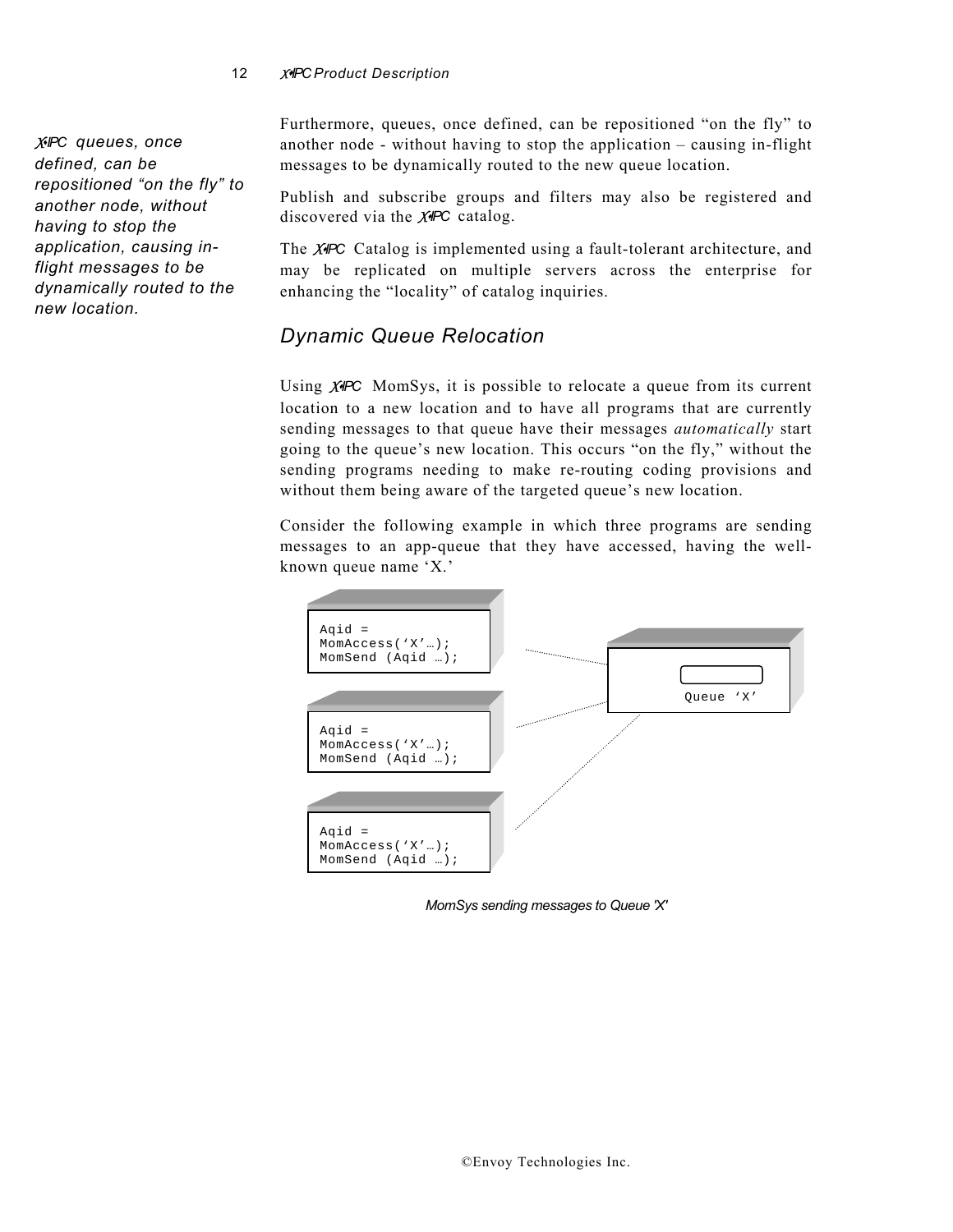Now consider what will happen if the server upon which 'X' is located crashes. *XIPC* allows the user to create a new queue 'X' on a new server. This causes all subsequent messages sent to 'X' to route to the new 'X' automatically. The client programs themselves remain unaware of this "relocating of app-queue 'X'. Messages are now sent to the new 'X':



*MomSys sends messages to the new 'X' on a new machine automatically* 

#### *HIGH-PERFORMANCE MEMORY-BASED QUEUING*

*XIPC* 's message queuing functionality includes support for highperformance memory-based message queuing.

When employed within a single node for supporting intra-nodal IPC, *XIPC* memory queuing can move thousands of messages per second between executing processes / threads. In such settings it is also possible to route messages between queues by simply moving the message *headers* from queue to queue without having to read and write message contents.



*XIPC memory queue message routed from queue 'A' to queue 'B' by moving its header, without touching the message text*

©Envoy Technologies Inc.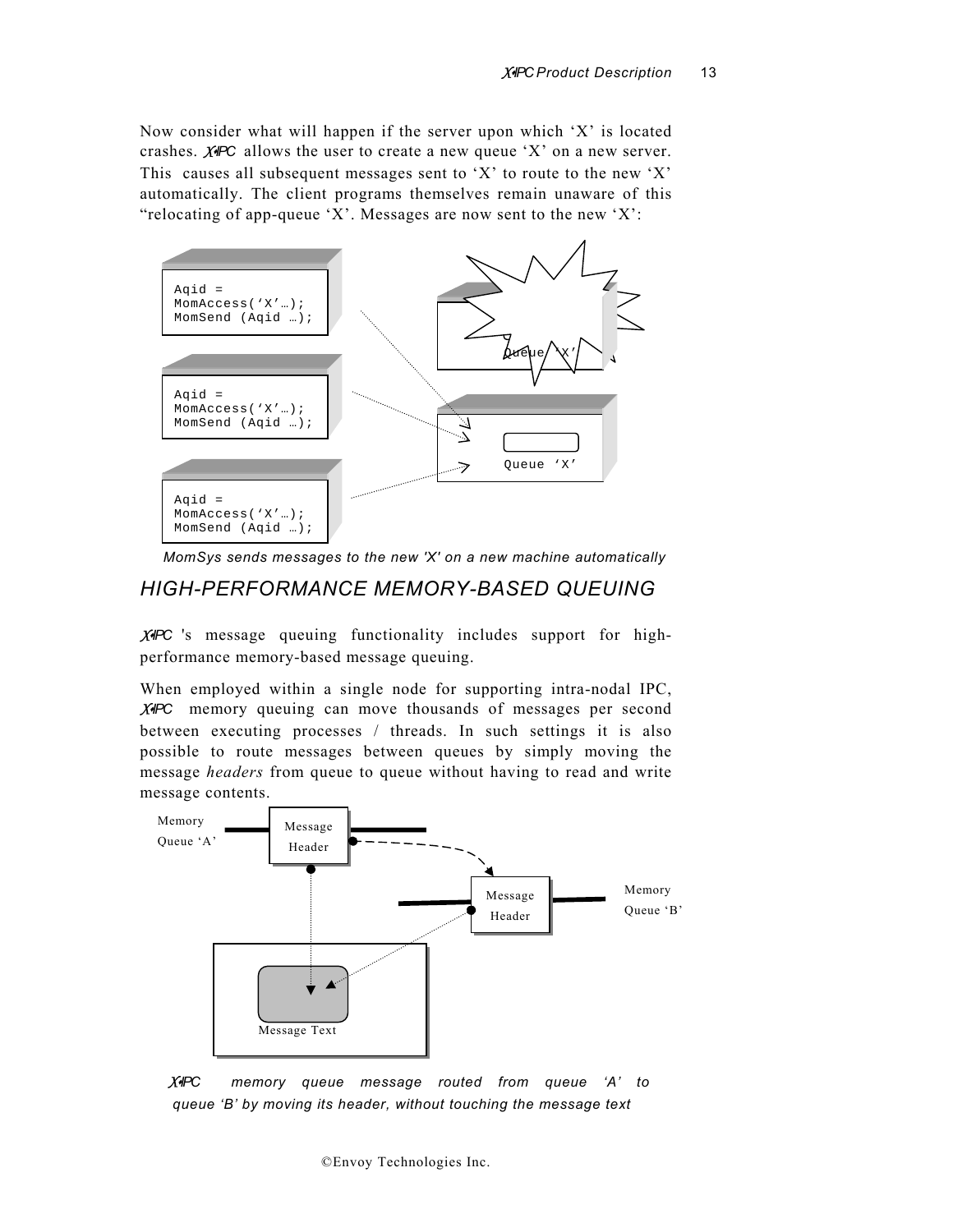Using the above functionality, large messages (such as images) can be efficiently moved between queues, independent of the message size.

# *Queue "Burst" Throughput*

*XIPC* memory queues support a high-performance "burst" mode with which it is possible to send messages between machines at extremely high rates One example where this feature is useful is for replicating large databases over a network in near real-time.

*XIPC* burst mode queuing achieves its high-throughput performance by pushing message data through the protocol with minimal bandwidth overhead, while also employing advanced read-ahead logic.

# *Memory Queue Sizing*

*XIPC* message queues can be created dynamically with individual capacity limits. The limits of memory queues may be specified in terms of maximum message capacity, maximum total byte capacity, both limits or neither. Using this capability it is possible to throttle the flow of message traffic within an application's queues on a queue-by-queue basis, as well as controlling the amount of memory consumed by each queue.

Individual queue sizing provides the architectural flexibility needed for tailoring each message queue for the traffic flow it is intended to support. Real-time communication applications, for example, often require large-capacity message queues that surpass the built-in limits of certain native operating system queuing services. *XIPC* queues are not subject to such limits.

# *Memory Queue Overflow Spooling*

Complementing the specific sizing capability of memory queues is the ability to employ memory queue overflow spooling on an as needed, queue-by-queue basis. When spooling for a queue is active, the memory queue is given elasticity for accepting messages beyond its normal capacity by spooling overflow messages to disk until space on the queue becomes available. At that time, the queue automatically absorbs the spooled messages.

Overflow spooling can be triggered to react automatically to heavy traffic surges. This can be particularly useful for handling real-time message feeds that cannot be throttled without losing messages.

*Automatic queue overflow spooling is useful for handling real-time message feeds that cannot be throttled without losing messages.*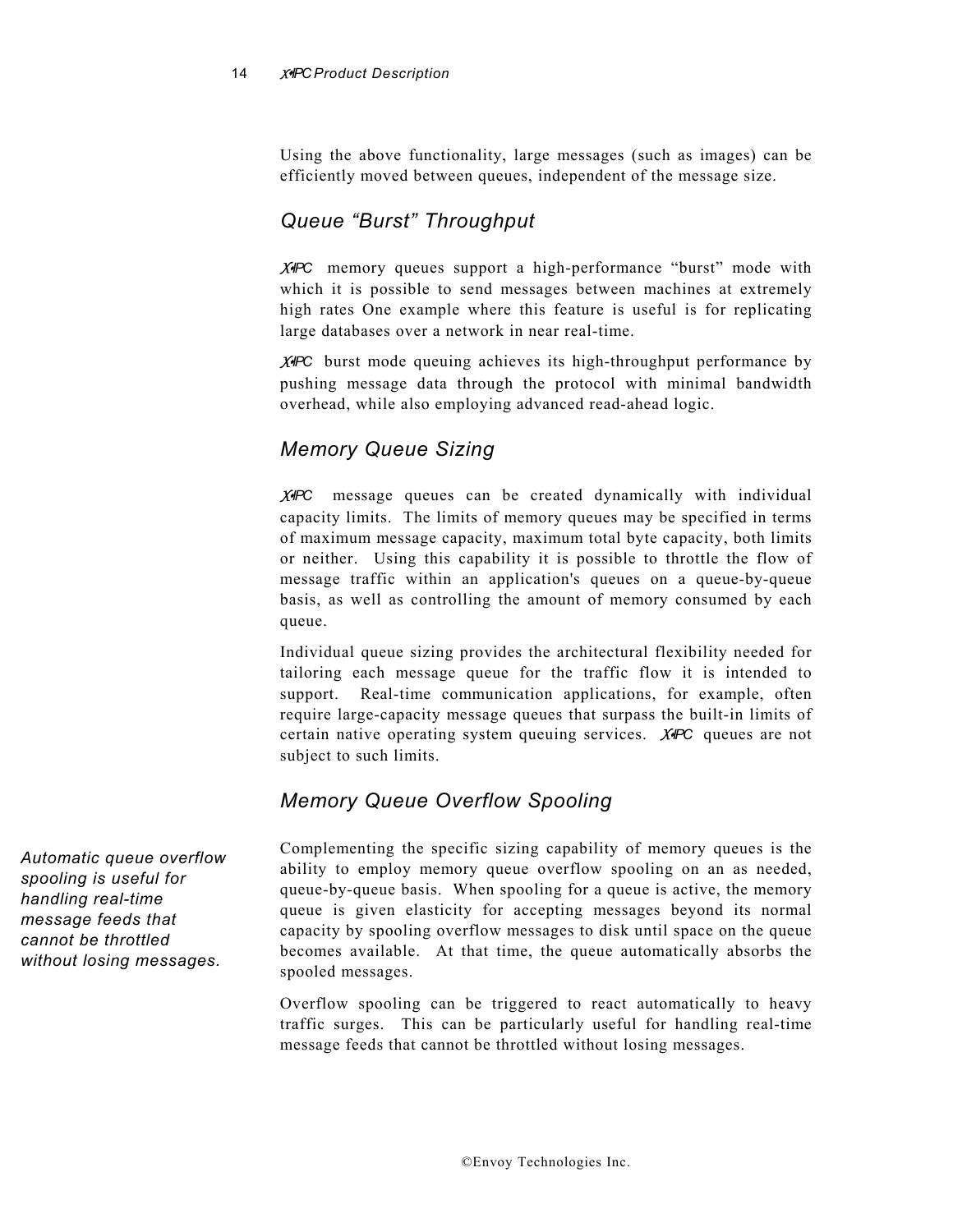#### *Memory Queue Message Selection*

*XIPC* provides the developer with considerable flexibility and control in sending and receiving messages to and from memory-based queues. Of particular note is the ability to operate atomically on multiple message queues. For example, you can retrieve the highest priority message, or the oldest message, from across multiple queues. Similarly, *XIPC* permits the dispatching of messages onto the shortest of a group of queues, yielding automatic queue balancing.

#### *Memory Queue Browsing*

*XIPC* message queue functionality also includes the ability to momentarily freeze memory queue traffic in order to traverse, examine, prune or even rearrange the messages currently held on a queue. Access to queue data while the data is still queued is a prerequisite for building high-performance message filtering programs. Similar functionality is not available using most native queuing services.

#### *MEMORY SHARING*

*XIPC* shared memory segments support memory sharing between processes of an application. Using *XIPC* shared memory segments, processes are able to share memory-resident data with each other.



*XIPC memory sharing provides an extremely fast, multi-access, memory resident database that is also network transparent.* 

*Network transparent shared memory*

Besides supporting the ability to read and write segment data, *XIPC* also introduces a number of innovations in managing access to shared memory.

#### *Synchronized Memory Read and Write Operations*

*XIPC* shared memory read and write operations are guaranteed to execute atomically, regardless of the amount of data involved. *XIPC*, as such, enforces serialization of data access to its memory segments. It is thus not necessary to manually enforce serialized access to shared memory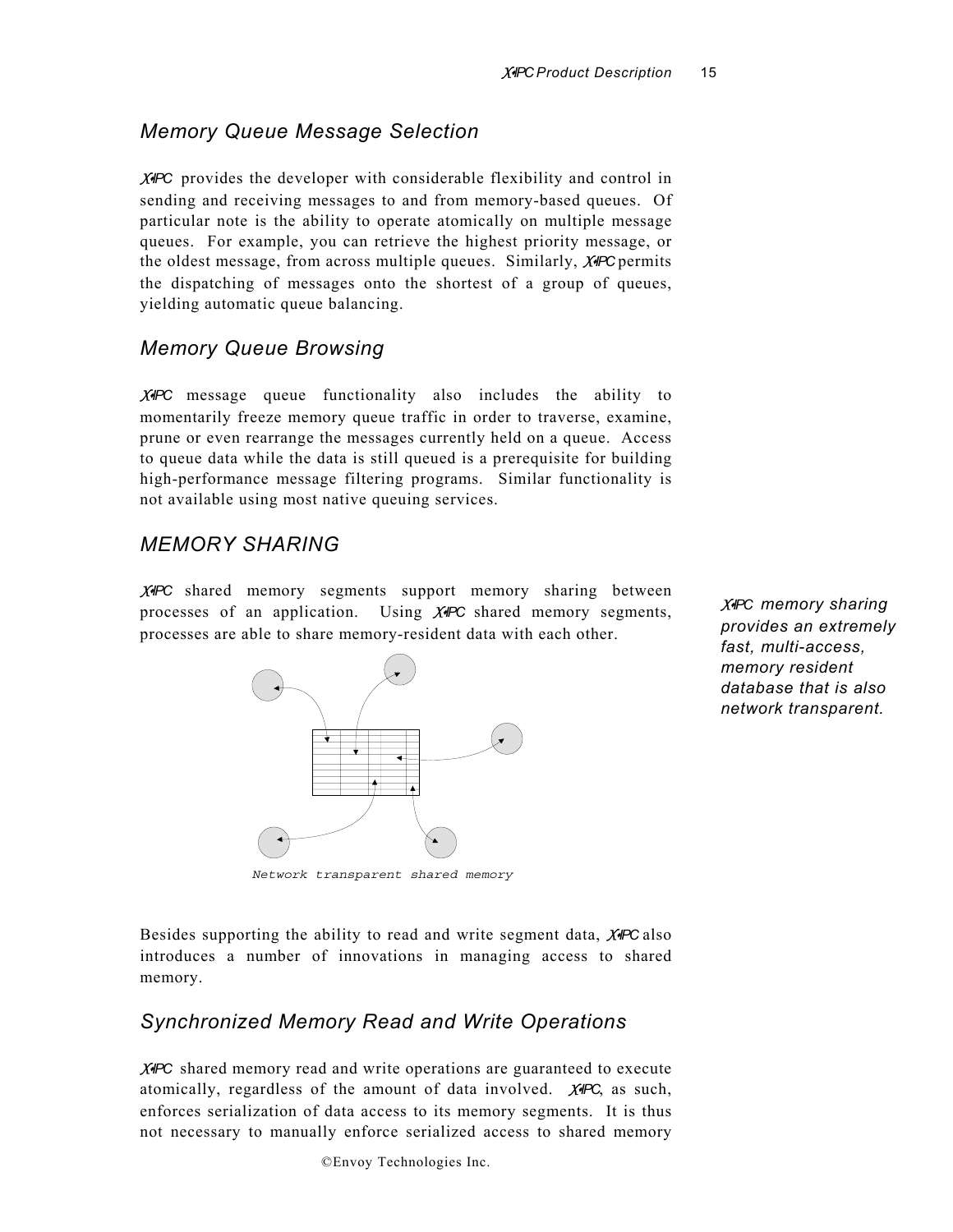#### 16 *XIPC Product Description*

for preventing overlapping read and write operations – as is the case with native operating system shared memory services. This is done automatically by *XIPC*.

#### *Byte-Level Access Controls*

*XIPC* introduces the notion of shared memory access controls. These mechanisms permit the dynamic imposition of byte-level read or write access limitations over all or parts of *XIPC* memory segments. Particular areas of segments can be made read-only or entirely inaccessible for long or brief periods of time. This can be used for implementing inmemory data tables requiring such forms of data protection.

#### *Shared Memory Locking*

A specific form of access control is that of memory locking. Memory locking can be specified with byte-level granularity to lock all or arbitrary parts of memory segments, on the fly, for performing updates to those areas. Read or write operations attempted against a locked area of memory are prevented until the memory is subsequently unlocked.

Distributed applications that require memory-resident data to be globally available to multiple distributed process, (and for which using a DBMS would be an expensive overkill), can employ *XIPC*'s memory sharing as an elegant high-performance solution. With *XIPC,* it is possible to attain many of the data sharing benefits of a DBMS without the accompanying overhead.

# *SEMAPHORES*

*XIPC* semaphores are used for supporting event synchronization and resource management occurring among processes of a distributed application. Semaphores are especially useful for expressing interprocess synchronization relationships in a concise manner. The setting of a single semaphore by one process can immediately influence the execution of many other distributed processes.



*Network transparent semaphore synchronization*

*XIPC* supports two classes of semaphores: event semaphores and resource semaphores.

*Semaphores are ideal for coding synchronization relationships concisely. The setting of a single semaphore can immediately influence the execution of many distributed processes.*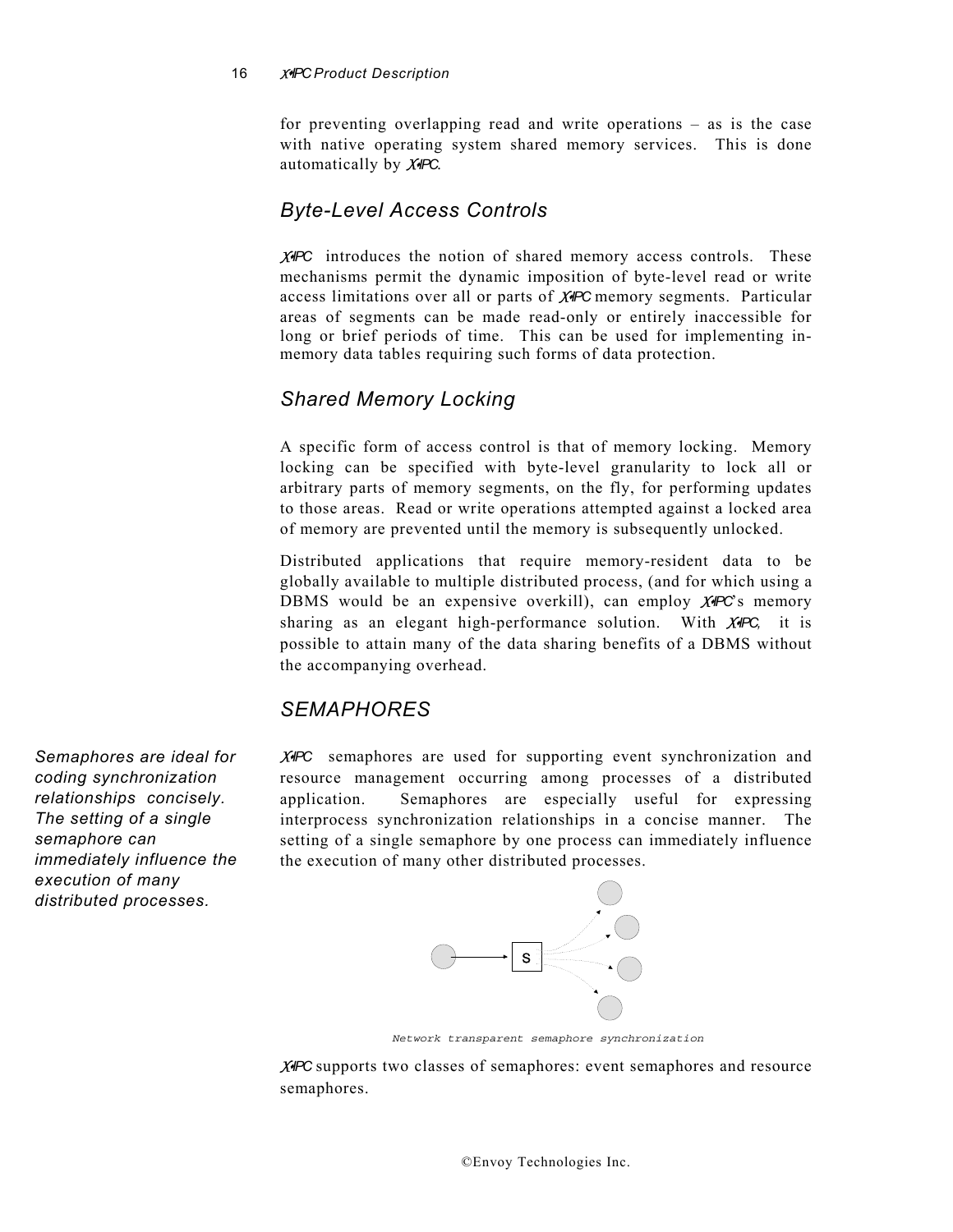#### *Event Semaphores*

*XIPC* event semaphores are general-purpose flags that can be *set* or *clear*e*d* in response to the occurrence of application events within a distributed application. Processes waiting for one or more such events to occur wait for the respective semaphores to become set. A process detecting the occurrence of an event notifies the other processes by setting the appropriate semaphore.

Event semaphores can be used for affecting simple and concise forms of one-to-many interprocess communications. By setting a single semaphore, a process can notify hundreds (or thousands) of other processes of an important piece of application-related information for them to react to individually. An example of this is a stock price monitoring system that uses semaphores for notifying all interested parties when selected stocks rise or drop across certain threshold values. This form of leveraged communication between processes is unique to event semaphores.

### *Resource Semaphores*

Resource semaphores are counting mechanisms that control access to limited-supply resources within an application. Processes competing for access to such resources negotiate access to them by means of resource semaphores. Distributed applications that manage facilities or devices over which there is more demand than supply can be designed in a network transparent manner using resource semaphores.

As with other *XIPC* facilities, it is possible to arrange that the resource synchronization requirements of an application be performed in an asynchronous and network transparent manner. This is often a characteristic of distributed process control applications, where access to physical devices and other equipment must be controlled with network transparency.

#### *Operations Involving Multiple Semaphores*

*XIPC* provides the means for having a process wait synchronously or asynchronously on a list of events or resources. Such operations can be specified in three forms. When expressed within the context of event semaphores, they are:

- *ANY* Wait for any of the listed events to occur.
- *ALL* Wait for all of the listed events to occur cumulatively, over time.
- *ATOMIC* Wait for all the events to occur simultaneously.

Similar specifications can be made when waiting for lists of *XIPC* resource semaphores to become available. *XIPC*'s ability to group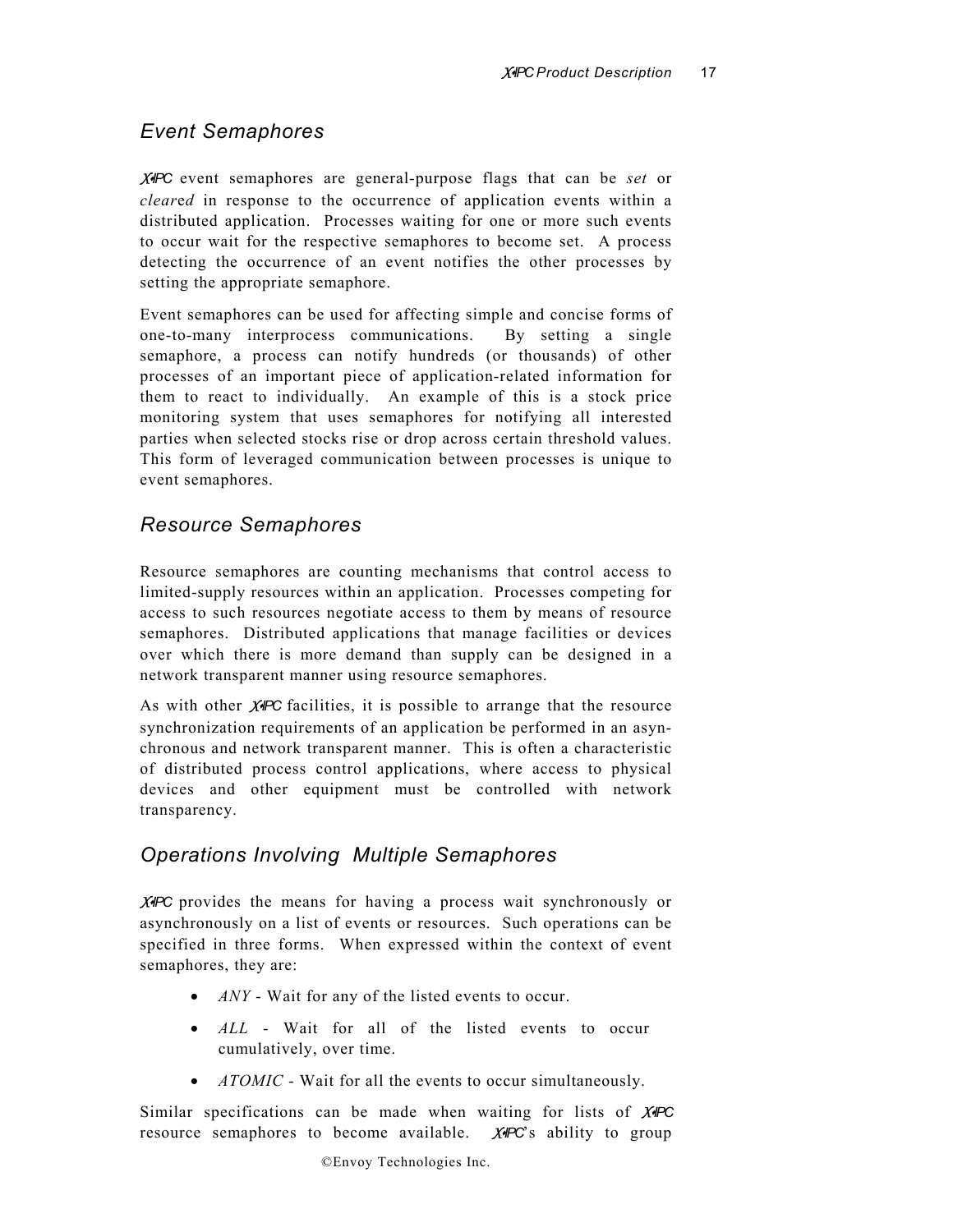semaphores atomically within single operations provides the means for expressing elegant solutions to complex synchronization requirements.

There are significant advantages in using semaphores to support an application's event synchronization activity, as opposed to employing a messaging mechanism. Building such functionality using messaging tools requires that the application implement its own internal mapping system between messages and events, a system that additionally tracks "who is waiting for what" and, furthermore, remembers the appropriate notification logic for each waiting process. Besides being a non-trivial programming exercise, such an approach is indirect in concept and thus awkward to apply.

*XIPC* semaphores, by contrast, provide a concise and direct programming model for implementing an application's interprocess synchronization logic.

# *TRIGGERS*

*Triggers are an invaluable tool for building eventdriven exception handling into a distributed application.* 

*Semaphores can be used for broadcasting the occurrence of application* 

*events.* 

*XIPC* introduces an additional form of asynchronous functionality, that of *XIPC* triggers. *XIPC* triggers are mechanisms that continuously monitor the state of activity within an application's IPC environment. *XIPC* triggers operate asynchronously to the application's logic, only coming into play when the monitored situation occurs.

*XIPC* triggers open up a wide range of potent IPC programming techniques. It is possible, for example, to have an application set triggers that notify it when:

- A specific message queue rises above 75% (or some other threshold) of its message capacity. The application can react in a variety of ways, such as enabling queue overflow spooling (in anticipation of an overflow), or by starting more consumer processes to relieve the pressure on the queue.
- A specific area of shared memory is written to. Processes in the application, waiting for such an update, can react by making note of the new data and taking a subsequent designated action.
- A specific process removes a specific message from a queue. The process that produced the message can be automatically notified of the message's arrival at the consuming process.

*XIPC* triggers, when combined with the general asynchronous command options, provide the means for building application logic that is entirely event-driven. As noted above, this is especially significant when the application must interface with an event-driven Graphical User Interface.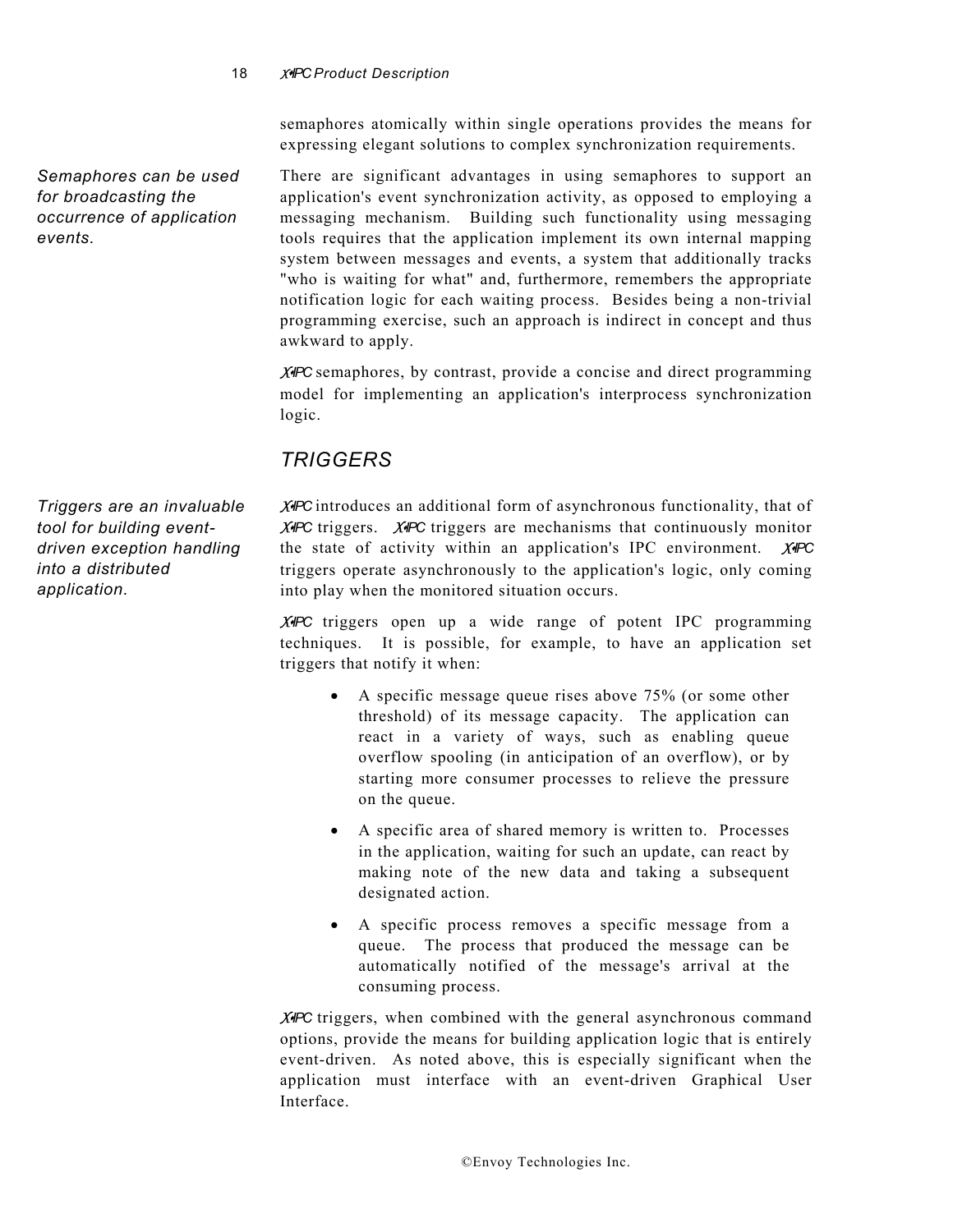### *REAL-TIME MONITORING AND DEBUGGING*

*XIPC* includes full-screen interactive monitors that provide continuous real-time views of the activities occurring within an application's IPC environment. The monitoring facility does not require any special preparation of the application being monitored. It can be invoked to examine the IPC status of production applications in the field, without any extra provisions and without incurring performance overhead in the application when monitoring is not in use.

When invoked, monitoring becomes an invaluable tool for identifying IPC problems occurring within an application. Users of *XIPC* have described its real-time monitors as being worth their entire investment in *XIPC* technology.

*XIPC*'s monitors provide critical support to distributed application developers throughout the application life cycle.

#### *Application Development*

The benefits of developing distributed applications with *XIPC* and its monitoring tools are best measured in terms of development time saved. The ability to watch a network application execute with all of its IPC activities exposed – and to have it do so in slow motion – is of immeasurable value when tracking down elusive coding bugs. The total development time for distributed applications can be cut significantly by means of *XIPC*'s monitors alone.

#### *Application Testing*

The extent to which an application's performance is tested and analyzed during its test period is usually an accurate predictor of how reliably the application will run in the field. *XIPC*'s monitoring tools provide detailed information regarding an application's IPC activity for studying the strong and weak links within an application's architecture. Highwater marks, low-water marks, asynchronous operation backlogs, text fragmentation and message throughput characteristics are examples of information available using the monitors.

#### *Application Maintenance*

*XIPC* monitors are support tools as well. Applications built using *XIPC* are inherently monitorable *after* they are shipped. No longer is it necessary to recreate problems on special "debug" versions of an application in order to study the problems. *XIPC*-based applications can be studied wherever they are, as soon as they begin to exhibit unexpected behavior.

*XIPC monitors can cut the cost of testing and debugging a distributed application by 50%.* 

*"XIPC's real-time monitors and debuggers are worth our entire investment in XIPC ." Bill Cason, VP Engineering at IBM/Soft\*Switch*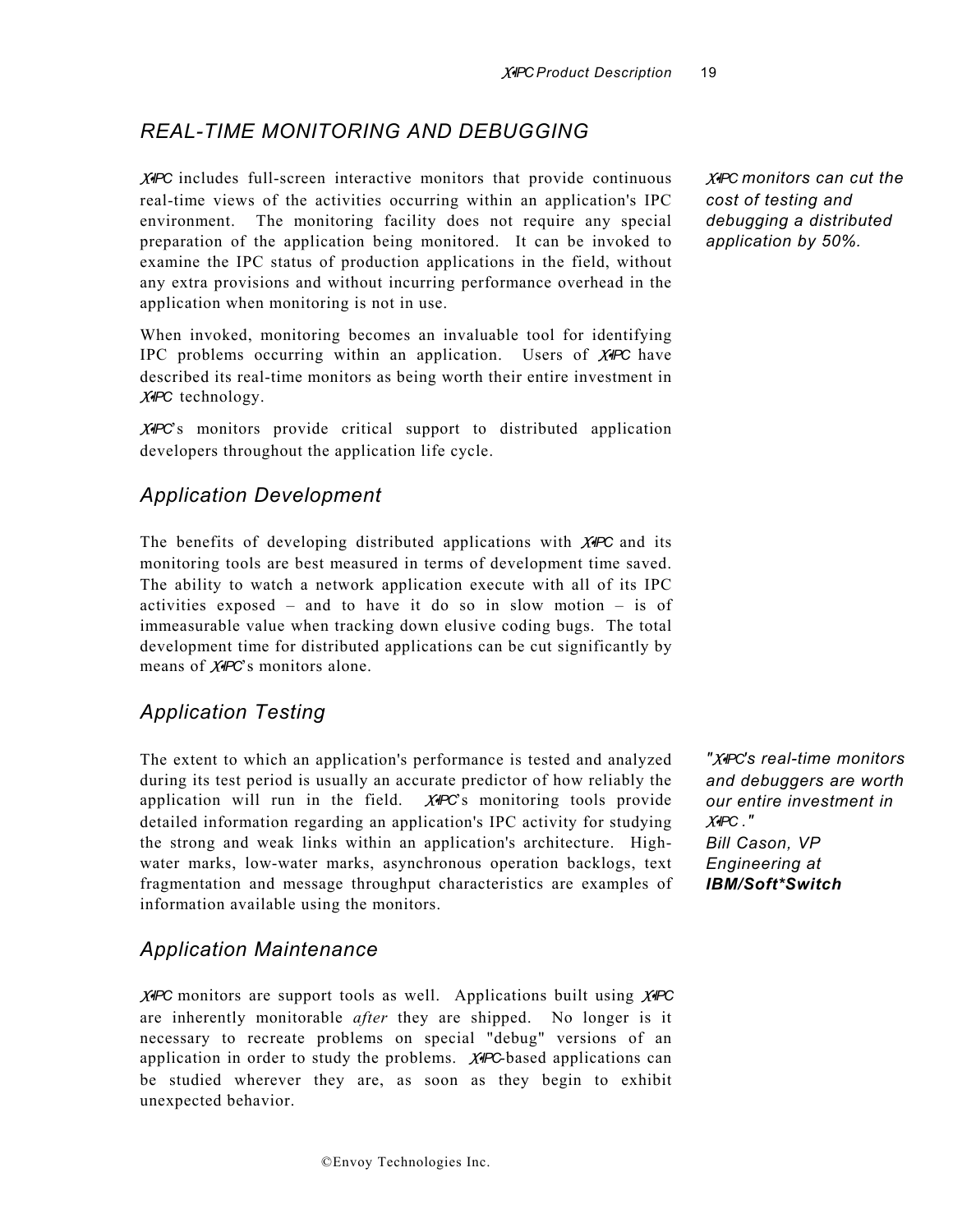*X*IPC*-based production applications can be studied remotely, as soon as they begin to exhibit unexpected behavior.* 

*XIPC* monitors have a spreadsheet "look and feel." Information appears in a matrix-like display where processes and IPC objects form the axes of the matrix. Interactions between processes and IPC objects are displayed within the body of the matrix. The following diagram depicts the general layout of an *XIPC* monitor screen.

| Monitor<br><b>Status</b> | XIPC Objects       |
|--------------------------|--------------------|
| <b>Processes</b>         |                    |
|                          |                    |
|                          | Interaction Matrix |
|                          |                    |
|                          |                    |
| Comman                   | Capacity           |

*General layout of XIPC real-time monitors*

# *Monitor Modes*

*XIPC* monitors update the display of ongoing *XIPC* activity in one of the following modes:

- *Interval Snapshot Mode:* Refreshes the monitor display at a user-specified millisecond interval.
- *Trace Flow Mode:* Refreshes the monitor after every *XIPC* operation and pauses a user-specified number of milliseconds between each *XIPC* operation. This permits an application's IPC activity to be viewed in slow motion.
- *Trace Step Mode:* Similar to Trace Flow Mode, except that the monitor completely stops the application after each *XIPC* operation. The user presses a key to single-step to the next operation. This mode is ideal for intensive IPC debugging exercises.

# *Zoom Windows*

*XIPC* monitors provide zoom windows that permit developers to focus on the activity of specific aspects of an application's IPC environment, while continuing to monitor the general ebb and flow of IPC activity occurring within the application. A wide range of zoom windows is available, including:

• Zoom in on a particular message queue. It is possible to watch the actual message traffic as it moves through a queue.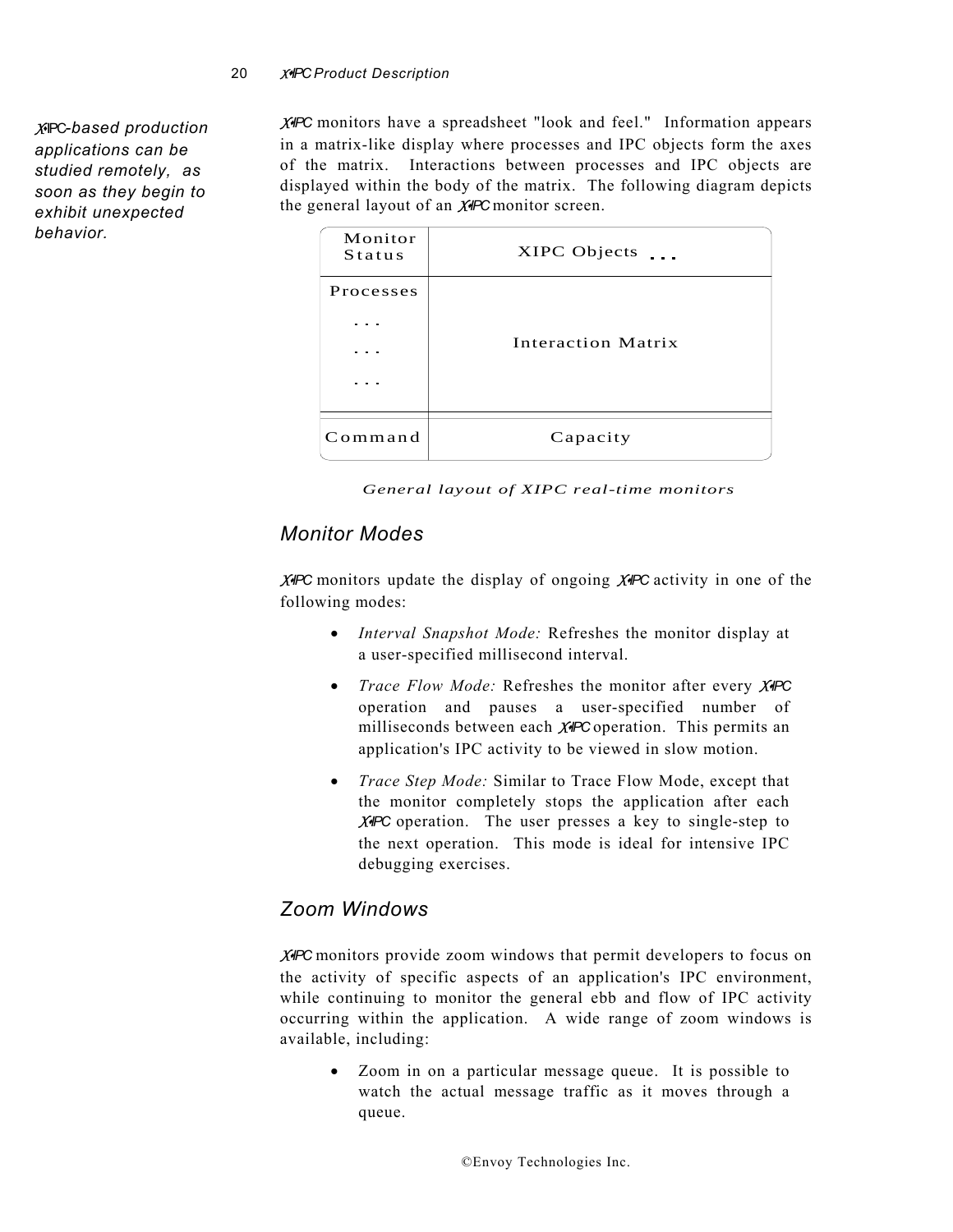- Zoom in on a semaphore. It is possible to track all the processes that are waiting for a particular event and to observe the order in which they blocked and will be woken up.
- Zoom in on a particular process. It is possible to watch every IPC operation being performed by a particular process within an application.

#### *Browse Windows*

A second, and even more powerful, monitoring mechanism is the monitor's full screen browse windows. Browsing provides a complete and frozen view of all the message queues and memory segments within an application. It is possible to "walk" through all the messages on a queue or to examine the contents of shared memory segments. It is also possible to search for character strings or hexadecimal patterns of data within message queues or shared memory.

Using the browse window, it is possible to confirm the format, length, contents, priority, offset and sequencing of messages on a queue, as well as analyzing the contents of shared memory segments.

#### *Watch Windows*

The most advanced form of *XIPC* monitoring is achieved using the monitor's watch windows. With them it is possible to observe the contents of memory segments changing in real-time, or at a userspecified update rate. It is additionally possible to observe the locking and unlocking of memory segment areas, as they occur in real-time.

#### *INTERACTIVE COMMAND INTERPRETER*

*XIPC* provides an interactive command language for executing all of *XIPC*'s operations interactively, or from within an operating system shell. This eliminates the need to write C-language programs in situations when ad-hoc IPC operations are necessary. This capability is particularly useful for testing an application's handling of various IPC scenarios that may be otherwise difficult to create through the normal execution of the application.

Using the interactive interpreter, it is additionally possible to initiate asynchronous *XIPC* operations that, upon their completion, kick off operating system commands. One such example would be to have an operating system disk backup utility triggered by the asynchronous arrival of an *XIPC* message or by the setting of an *XIPC* semaphore.

*It is possible to browse and examine all the messages on a queue, without touching the application.* 

*With XIPCmonitors, it is possible to observe the contents of shared memory changing in real-time.*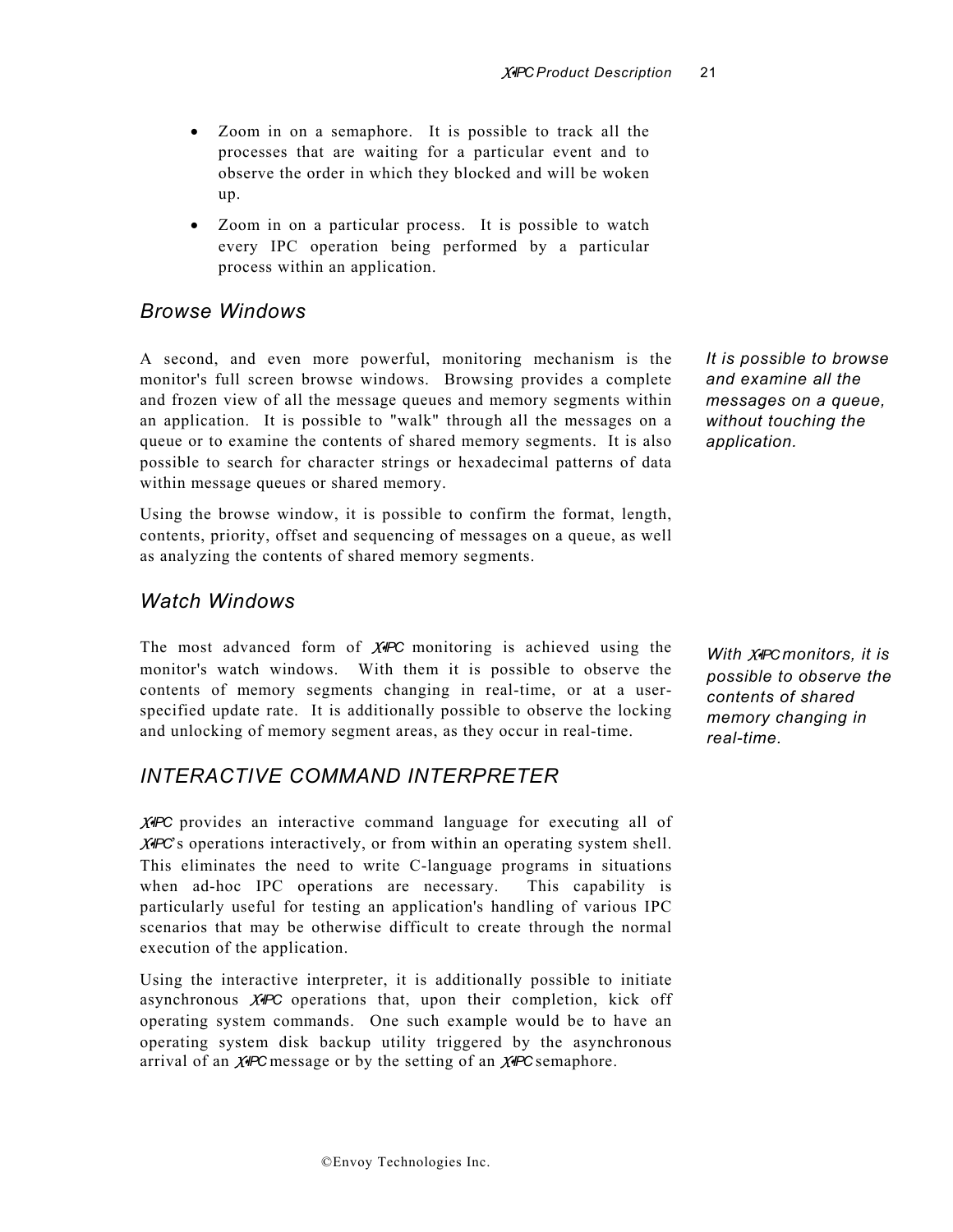# *XIPC* **Case Studies**

Since its introduction in 1990, usage of *XIPC* as the premier tool for distributed application development has grown rapidly. *XIPC* is currently deployed in many mission-critical applications worldwide. Selected case studies follow:

# *NASDAQ*

NASDAQ employed *XIPC* for developing the workstations in their "Stock Market of the Next 100 Years." NASDAQ's Humphrey Bryson found that "the advantages of using Momentum's *XIPC* product [include]...Faster time to market...Ease of testing and tuning applications...premium performance. *XIPC* works. It's an innovative solution to our requirements. It's reliable."

# *AMERICAN AIRLINES DECISION TECHNOLOGIES (AADT)*

As part of American Airlines' move to open systems, AADT developed a database server mechanism that removes all database dependencies from an application. Built using *XIPC*, the server is now at the hub of American Airlines' cargo routing system. Patrick O'Leary of AADT determined that *XIPC* has "functionality that is an order or two magnitudes more advanced than the native IPC tools."

# *CANADIAN PACIFIC RAILROAD (CP-RAIL)*

CP-Rail has relied on *XIPC* to build its latest generation of Central Train Control Systems. In addition to guaranteeing message delivery in this mission-critical environment, *XIPC* has also reduced response time from 4 seconds to 80 milliseconds. Noting *XIPC* 's "impressive" real-time capabilities, *Application Development Trends* awarded CP-Rail and Momentum Software Corp. its 1997 Innovator Award.

**COIP**. Its 1997 Innovator  $X$ *IPC*'s network transparency provided the programming model needed by Award. CP-Rail system architects to develop an application that not only shares IPC objects independent of process location, but that is efficient as well. Bruce Calder of CP-Rail characterized *XIPC* as "a critical factor in improving CP-Rail's train dispatching efficiency. We have to date harnessed about 5% of *XIPC*'s power."

# *IBM / SOFT\*SWITCH*

Soft\*Switch, a leading vendor of mainframe-based electronic mail switches, decided to implement its mail switch technology for open system environments using *XIPC*. The new switch had to be easily

 *"Faster time to market...Ease of testing and tuning...Premium performance... XIPC works...It's reliable." Humphrey Bryson, NASDAQ*

*"XIPC has functionality that is an order or two magnitudes more advanced than the native IPC tools." Pat O'Leary, AADT*

*Noting XIPC's "impressive" real-time capabilities, Application Development Trends awarded CP-Rail and Momentum Software Corp. its 1997 Innovator*